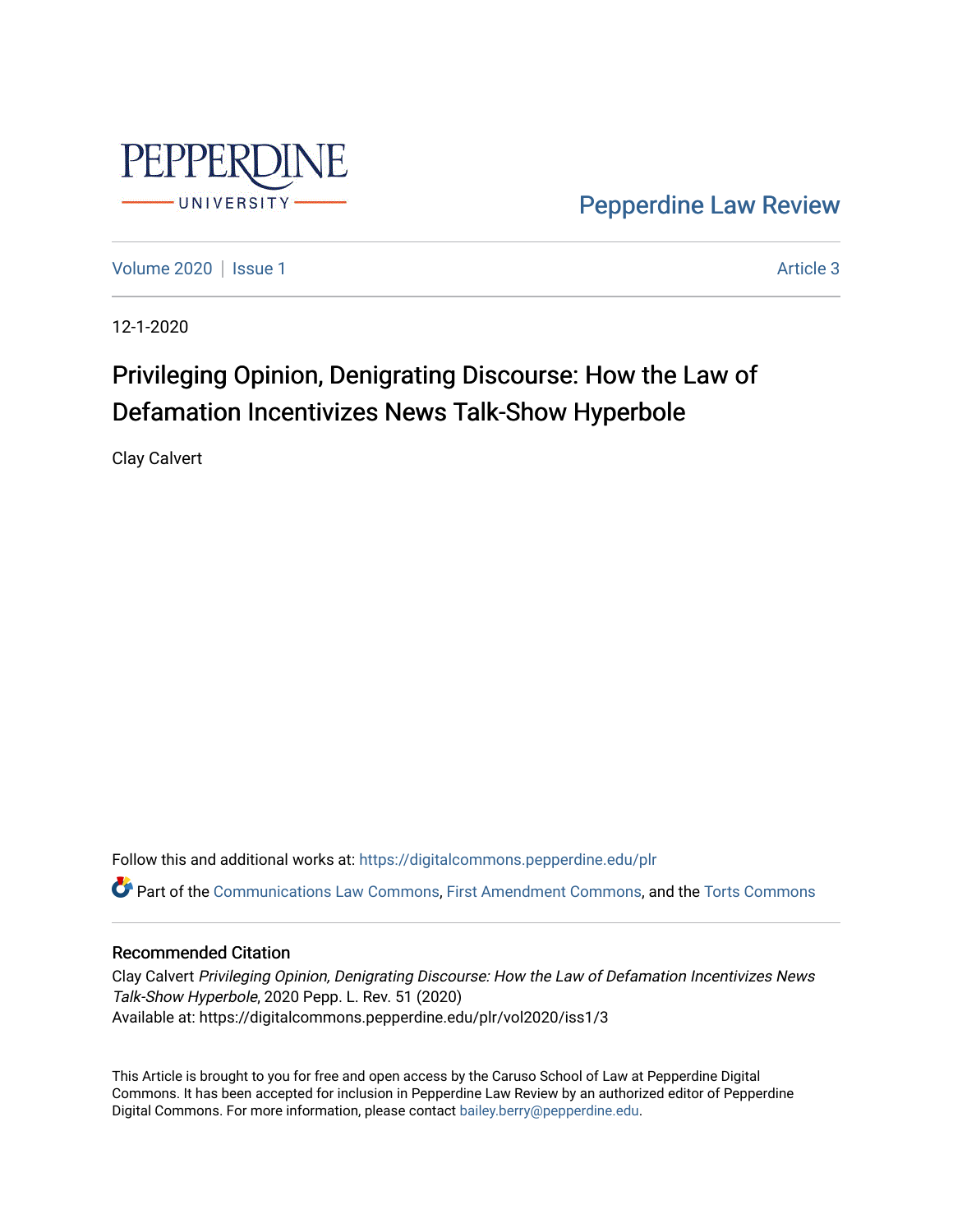# **Privileging Opinion, Denigrating Discourse: How the Law of Defamation Incentivizes News Talk-Show Hyperbole**

Clay Calvert

## *Abstract*

*This Article examines how defamation law promotes a culture of hyperbole and exaggeration on television news talk shows at the expense of more meaningful dialogue and discourse. The Article uses the 2020 federal court rulings in* McDougal v. Fox News Network, LLC *and* Herring Networks, Inc. v. Maddow *as analytical springboards to address this problem. In both cases, judges dismissed defamation claims stemming from comments made by well-known talk-show hosts—Fox News's Tucker Carlson in* McDougal *and MSNBC's Rachel Maddow in* Herring Networks*—on the ground that their remarks would not be understood by viewers as factual assertions. In concluding that Carlson's and Maddow's statements amounted to nonactionable expressions of opinion, the judges evaluated the nature of news talk shows and reasoned that they constitute venues where viewers today expect bombast and bluster. While the outcomes are laudable for safeguarding political opinions, they are highly problematic for a democratic society because they incentivize hyperbole over rational discussion of political topics that affect voters' decisions. In brief, Carlson and Maddow are allowed to cast aspersions and then to claim in their defense that no one would believe them as factual assertions. The* 

Professor of Law, Brechner Eminent Scholar in Mass Communication and Director of the Marion B. Brechner First Amendment Project at the University of Florida in Gainesville, Fla. B.A., 1987, Communication, Stanford University; J.D. (Order of the Coif), 1991, McGeorge School of Law, University of the Pacific; Ph.D., 1996, Communication, Stanford University. The author thanks Natanel Wainer of the University of Florida Levin College of Law for his assistance with this Article.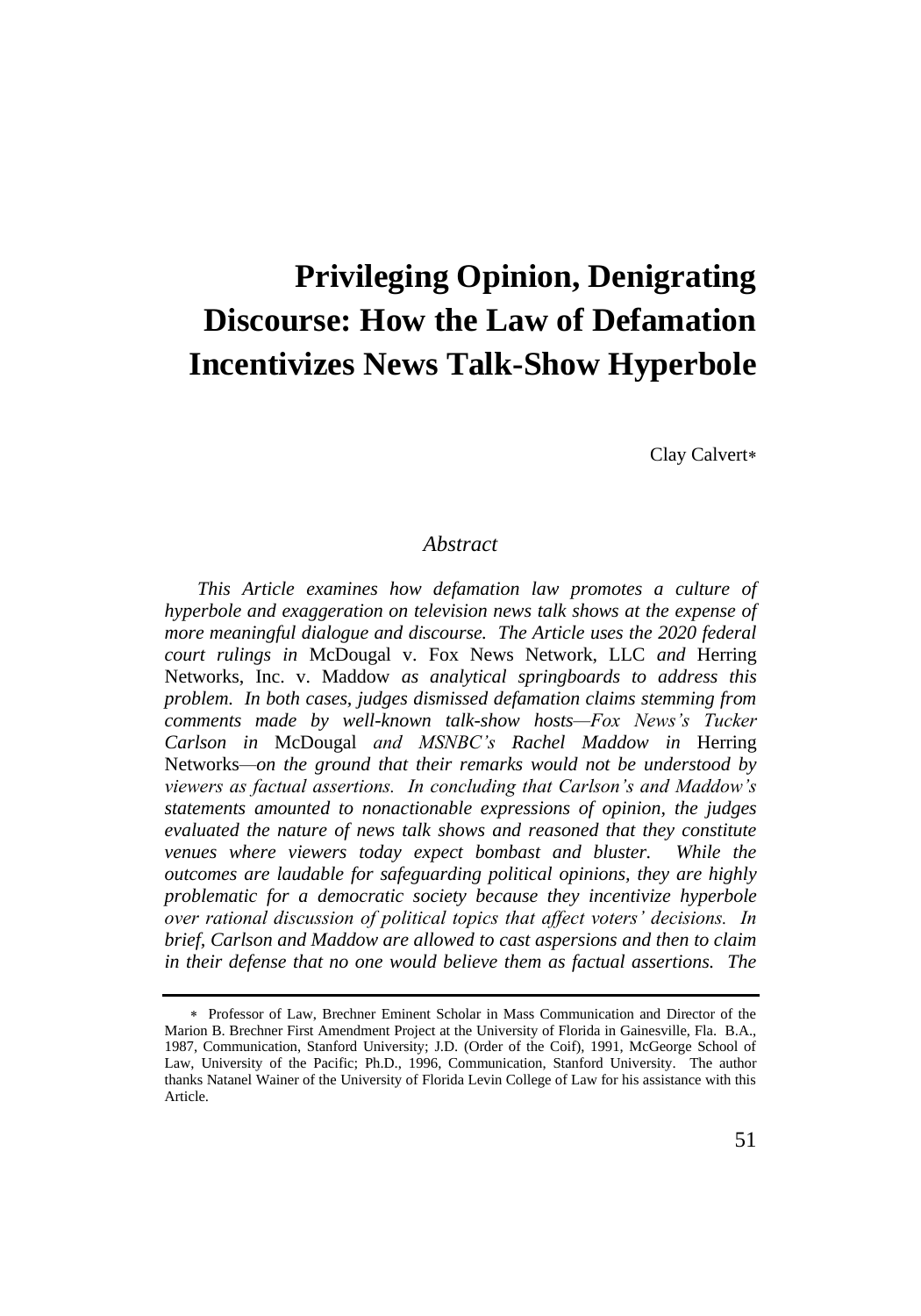*more hosts ratchet up the level of rhetoric on their shows and cultivate reputations for bloviation, the more likely they are to successfully defend against defamation lawsuits. This Article argues that courts in future defamation cases should consider news talk shows on a program-byprogram basis rather than continue to flesh out a nascent, genre-based presumption that news talk shows as a whole trade in protected opinions.*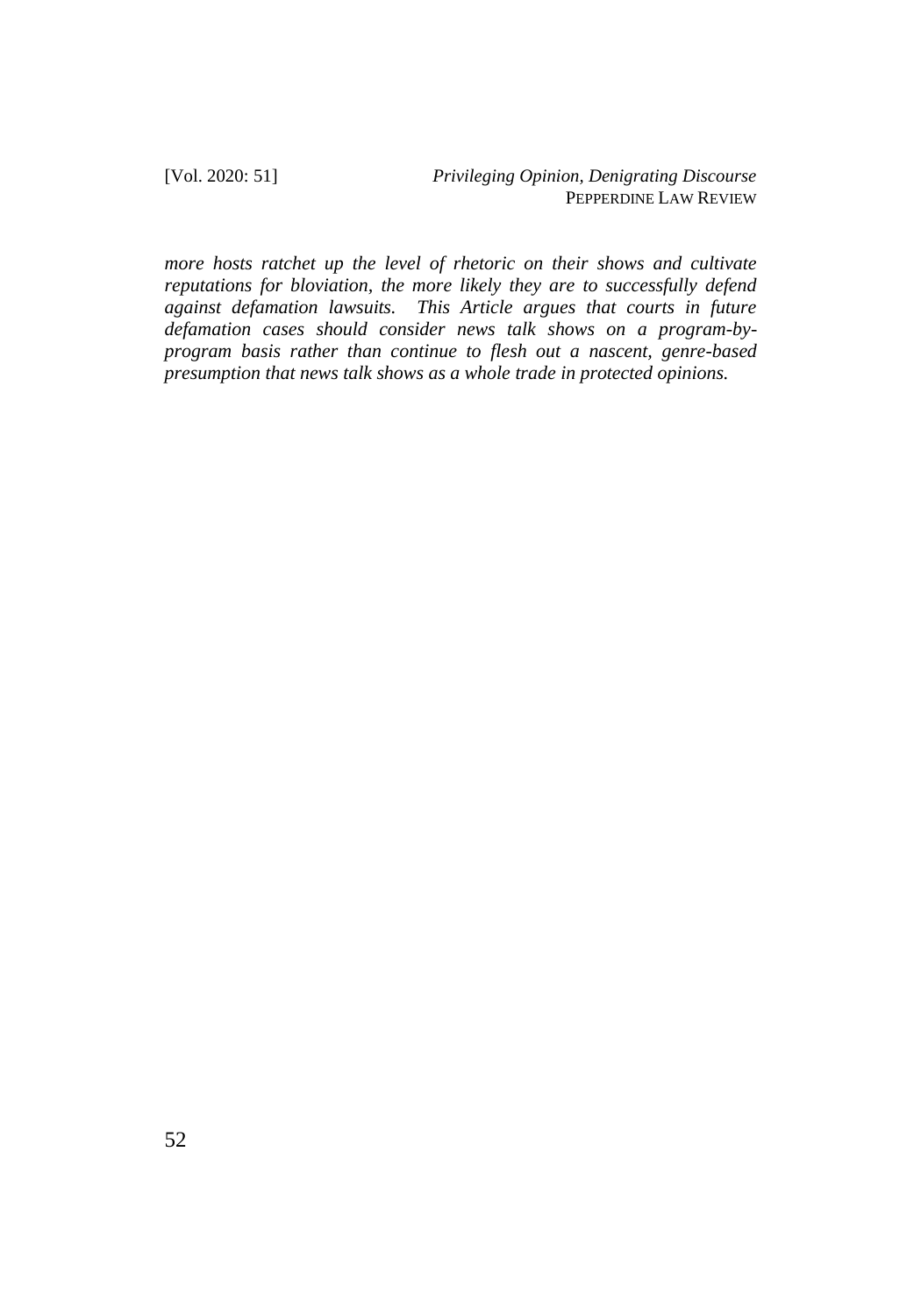# TABLE OF CONTENTS

|                                                            | 54 |
|------------------------------------------------------------|----|
| II. THE VALUE OF POLITICAL OPINIONS IN FIRST AMENDMENT LAW |    |
| AND THE ROLE OF CONTEXT IN THE FACT-VERSUS-OPINION         |    |
|                                                            |    |
| A. The Primacy of Political Opinions Under the First       |    |
|                                                            |    |
|                                                            |    |
| III. THE DETERIORATION OF POLITICAL DISCOURSE: AN UNSEEMLY |    |
| FLIPSIDE OF THE FREE SPEECH VICTORIES IN MCDOUGAL AND      |    |
|                                                            |    |
|                                                            |    |
|                                                            |    |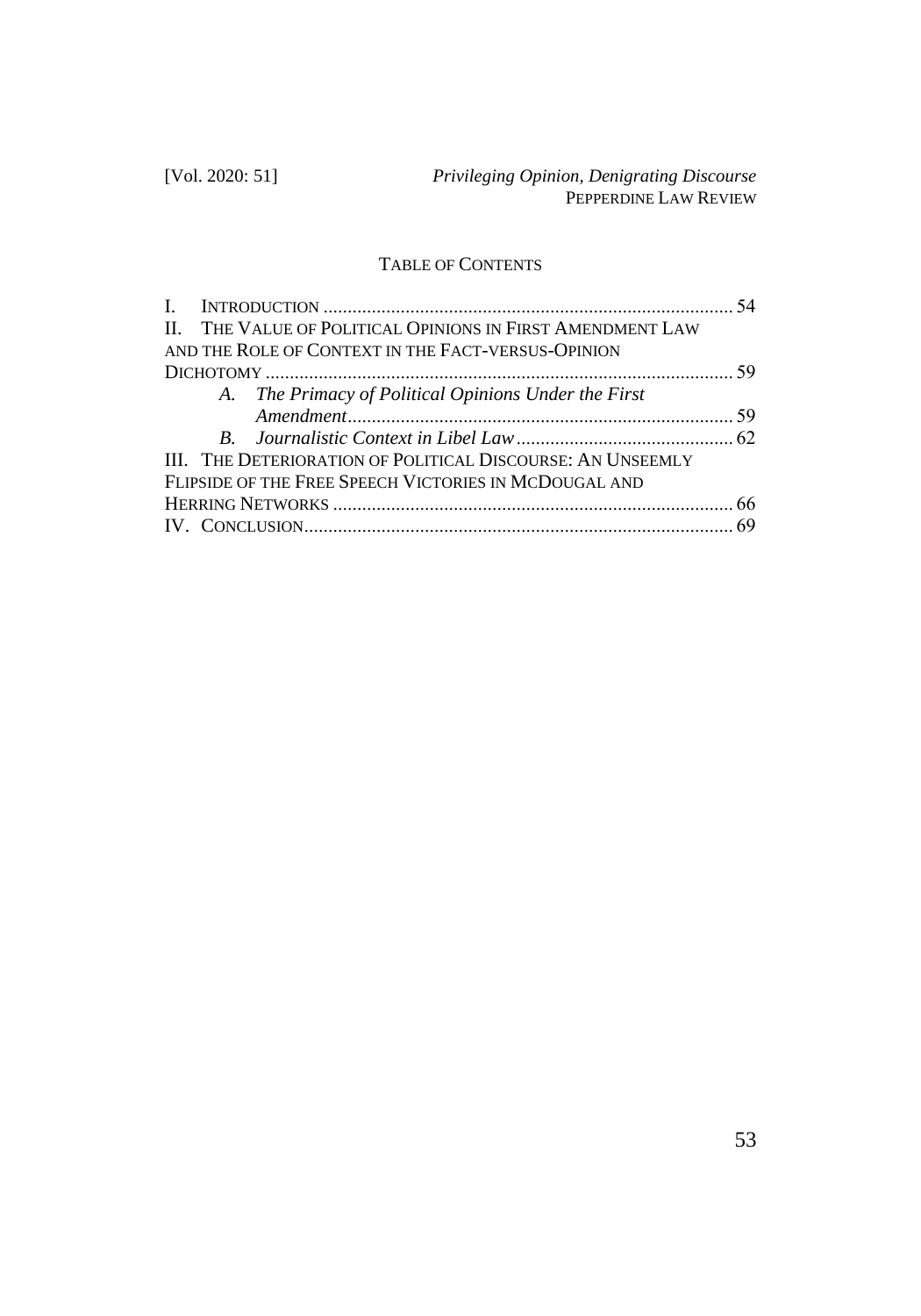#### I. INTRODUCTION

In September 2020, a federal court dismissed a defamation case against Fox News Network stemming from talk-show host Tucker Carlson's assertion that former Playboy model Karen McDougal had engaged in "a classic case of extortion" against President Donald J. Trump.<sup>1</sup> In tossing out McDougal's lawsuit, United States District Judge Mary Kay Vyskocil deemed the accusation "nonactionable hyperbole,"<sup>2</sup> rather than a provably false factual assertion of criminal activity that would have allowed the claim to proceed.<sup>3</sup> In brief, it fell on the opinion side of the often blurry line in defamation law separating protected opinions from actionable facts.<sup>4</sup>

Judge Vyskocil's conclusion, standing alone, is neither intriguing nor groundbreaking. After all, it is well established that rhetorical hyperbole is shielded from liability in defamation law.<sup>5</sup> Such speech is safeguarded "because the language used is so expansive that the reader or listener knows it is only an opinion, that it is not an assertion of fact."<sup>6</sup> Furthermore, the outcome was unsurprising because the United States Supreme Court already had determined that words similar to extortion, such as "blackmail"<sup>7</sup> and "scab,"<sup>8</sup> are protected when loosely deployed.

4. *See* Robert D. Sack, Sack on Defamation: Libel, Slander and Related Problems § 4:1, at 4–3 to 4–4 (5th ed. 2017) ("No task undertaken under the law of defamation is more elusive than distinguishing between fact and opinion.").

5. *See, e.g.,* Sindi v. El-Moslimany, 896 F.3d 1, 14 (1st Cir. 2018) ("Statements that are merely 'imaginative expression' or 'rhetorical hyperbole'—in other words, statements that 'no reasonable person would believe presented facts'—are not actionable." (quoting Levinsky's, Inc. v. Wal-Mart Stores, 127 F.3d 122, 128 (1st Cir. 1997)); Pierson v. Nat'l Inst. for Labor Rels. Research, 319 F. Supp. 3d 1100, 1108 (N.D. Ind. 2018) ("Rhetorical hyperbole is a well-recognized category of 'privileged defamation.'") (quoting Dilworth v. Dudley, 75 F.3d 307, 309 (7th Cir. 1996)).

6. Clay Calvert, Daniel V. Kozlowski & Derigan Silver, Mass Media Law 237 (21st ed. 2020).

7. *See* Greenbelt Coop. Pub. Ass'n v. Bresler, 398 U.S. 6, 14 (1970) (concluding that "even the most careless reader must have perceived that the word [blackmail] was no more than rhetorical hyperbole, a vigorous epithet used by those who considered Bresler's negotiating position extremely unreasonable").

8. *See* Old Dominion Branch No. 496, Nat'l Ass'n of Letter Carriers v. Austin, 418 U.S. 264,

<sup>1.</sup> McDougal v. Fox News Network, LLC, 2020 U.S. Dist. LEXIS 175768, \*5 (S.D.N.Y. Sept. 24, 2020).

<sup>2.</sup> *Id.* at \*16.

<sup>3.</sup> *See* Milkovich v. Lorain Journal Co., 497 U.S. 1, 19–20 (1990) (noting that "a statement on matters of public concern must be provable as false before there can be liability under state defamation law," and adding that "a statement of opinion relating to matters of public concern which does not contain a provably false factual connotation will receive full constitutional protection"); *see also* Moldea v. New York Times Co., 22 F.3d 310, 314 (D.C. Cir. 1994) (observing that "an accusation of criminal conduct is a classic libel").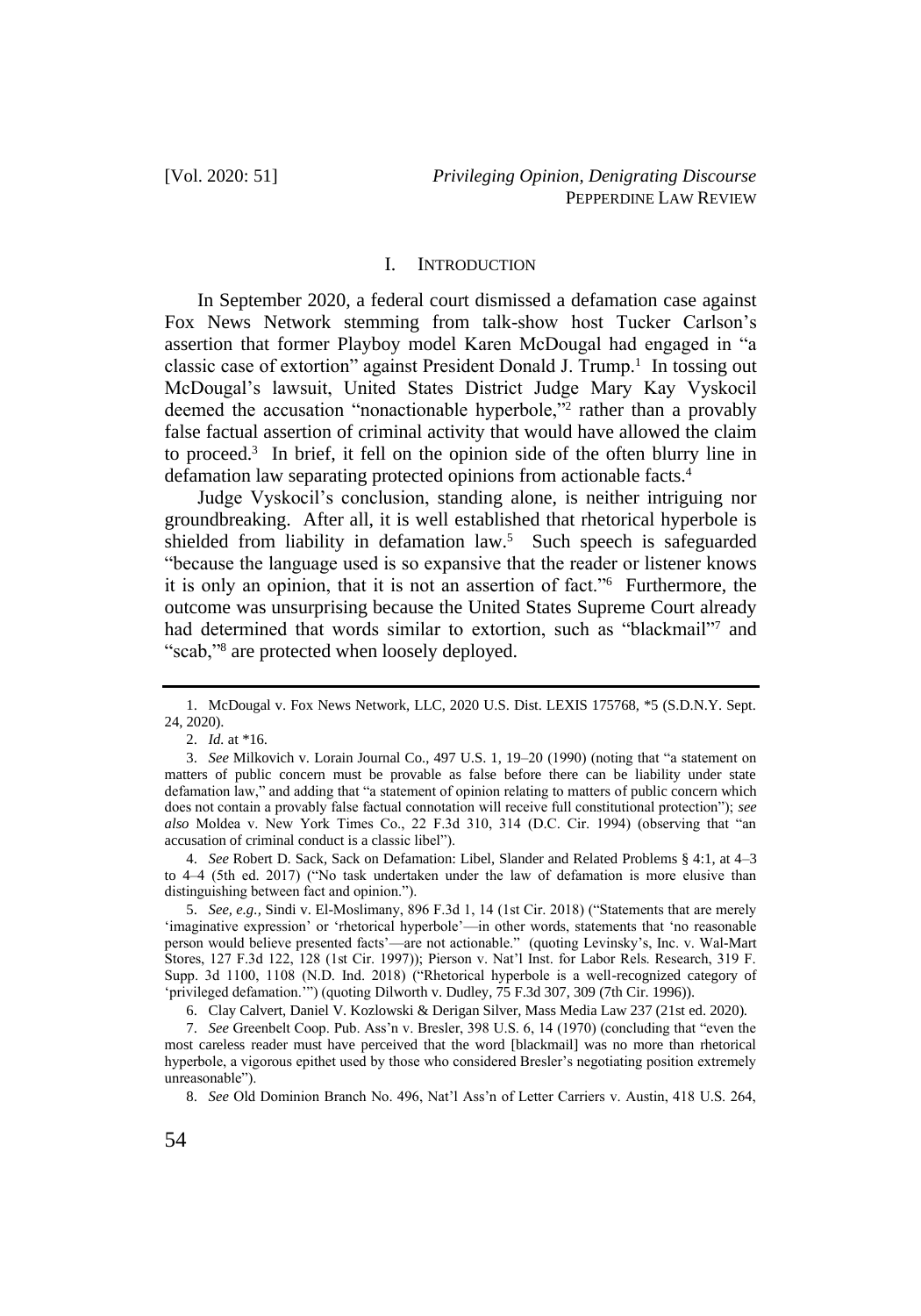What is notable, however, about Judge Vyskocil's analysis in *McDougal v. Fox News Network LLC*<sup>9</sup> is that it adds to growing judicial recognition that statements uttered on news-oriented talk shows should be presumptively discounted by viewers as bluster and bombast.<sup>10</sup> As Judge Vyskocil put it when discussing Fox News's "Tucker Carlson Tonight" program, the "'general tenor' of the show should ... inform a viewer that he is not 'stating actual facts' about the topics he discusses and is instead engaging in 'exaggeration' and 'non-literal commentary.'"<sup>11</sup> She deemed persuasive Fox News Network's argument "that given Mr. Carlson's reputation, any reasonable viewer 'arrive[s] with an appropriate amount of skepticism' about the statements he makes."<sup>12</sup> Judge Vyskocil added that a determination of rhetorical hyperbole is especially likely "in the context of commentary talk shows like the one at issue here, which often use 'increasingly barbed' language to address issues in the news."<sup>13</sup>

This logic is extremely important. It provides a legal incentive for news talk shows to ramp up their general level of bloviation and exaggeration in order to defend against defamation lawsuits. In a nutshell, and as the title of this Article connotes, cases such as *McDougal* laudably protect and privilege political opinions but, in doing so, they also exacerbate the erosion of meaningful dialogue and discourse on news talk shows by incentivizing hyperbole. Bluntly stated, Tucker Carlson's brand of political discussion allows him to cast aspersions and then to claim no one would believe them as factual statements.<sup>14</sup> Or, as Hollywood Reporter legal correspondent Eriq

<sup>285–86 (1974) (</sup>concluding that "Jack London's 'definition of a scab' is merely rhetorical hyperbole, a lusty and imaginative expression of the contempt felt by union members towards those who refuse to join").

<sup>9.</sup> 2020 U.S. Dist. LEXIS 175768 (S.D.N.Y. Sept. 24, 2020).

<sup>10.</sup> As addressed below, *McDougal* follows closely on the heels of another federal district court decision, *Herring Networks, Inc. v. Maddow*, 445 F. Supp. 3d 1042 (S.D. Cal. 2020), involving a defamation case stemming from comments uttered by the host of a cable news channel talk show. *See infra* notes 21–30 and accompanying text (addressing *Herring Networks*).

<sup>11.</sup> *McDougal*, 2020 U.S. Dist. LEXIS 175768, at \*17 (quoting Milkovich v. Lorain J. Co., 497 U.S. 1, 20–21 (1990); Levinsky's, Inc. v. Wal-Mart Stores, Inc., 127 F.3d 122, 128 (1st Cir. 1997)).

<sup>12.</sup> *Id.* (alteration in original) (quoting 600 W. 115th Corp. v. Von Gutfeld, 603 N.E.2d 930, 936 (1992)).

<sup>13.</sup> *Id.* at \*14 (citing Rodney A. Smolla, 1 Law of Defamation § 6:92 (2d ed. 2020)).

<sup>14.</sup> As one newspaper tidily encapsulated the latter part of this principle in reporting on Judge Vyskocil's ruling, "Mr. Carlson's viewers may not necessarily believe everything they hear." Michael M. Grynbaum & Nicholas Bogel-Burroughs, *Karen McDougal's Defamation Suit Against Fox News is Dismissed*, N.Y. TIMES (Sept. 24, 2020), https://www.nytimes.com/2020/09/24/ business/media/tucker-carlson-karen-mcdougal-lawsuit.html.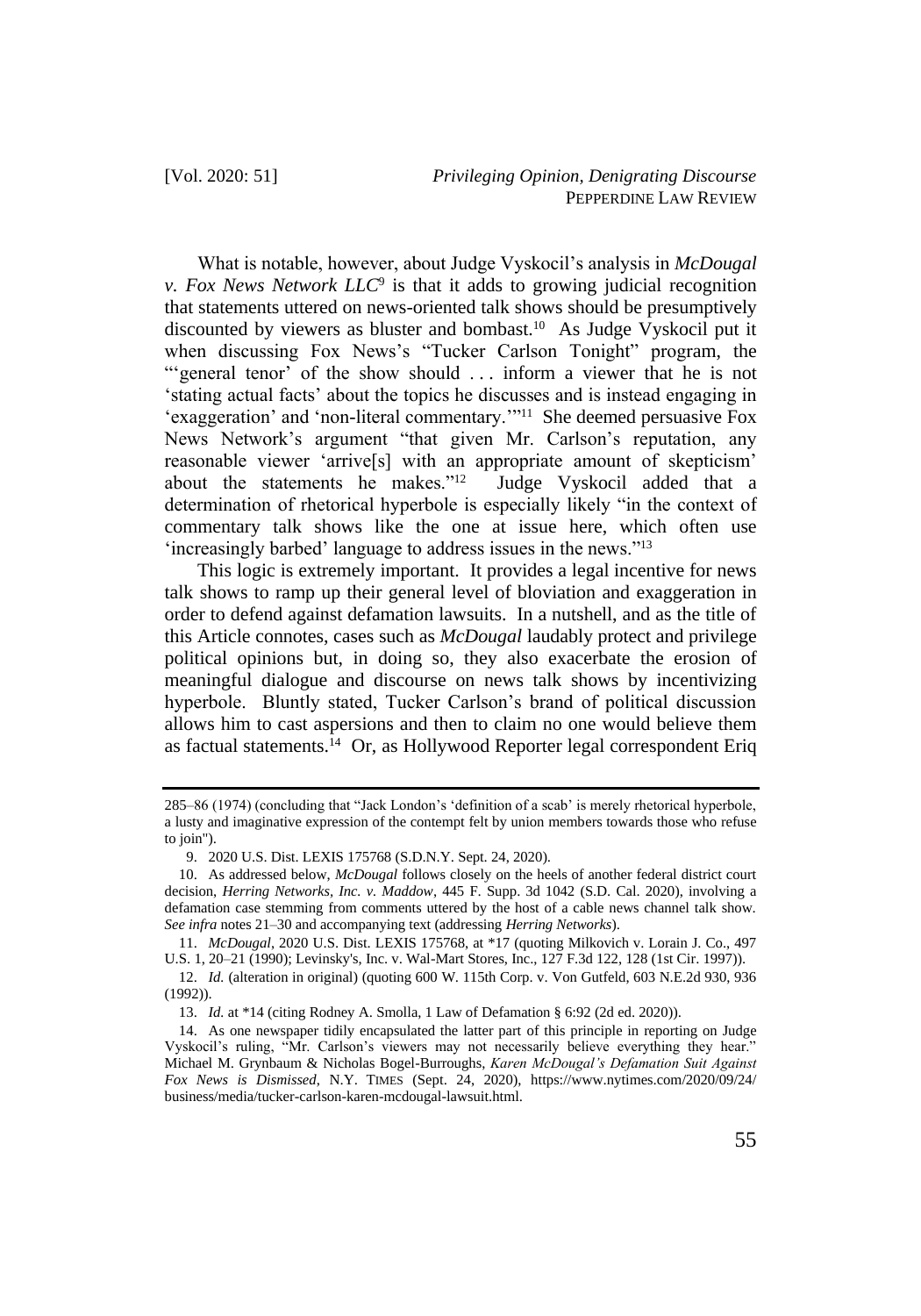Gardner rather wryly wrote in summing up the ruling, "[d]on't always mistake what Tucker Carlson says for fact."<sup>15</sup> Indeed, Judge Vyskocil reasoned that Carlson's "overheated rhetoric is precisely the kind of pitched commentary that one expects when tuning in to talk shows like Tucker Carlson Tonight, with pundits debating the latest political controversies."<sup>16</sup> The irony of Fox News Network's defense here is readily apparent: Statements made on a news channel should not be trusted or treated as factual.<sup>17</sup>

To be clear, Judge Vyskocil did not go so far to as to hold that the extortion accusation was an opinion *solely* because it was leveled on Tucker Carlson Tonight. The nature of Carlson's program, instead, was one facet of a larger contextual picture. That broader framework included:

1) the fact that "accusations of crimes [such as extortion] . . . are unlikely to be defamatory when, as here, they are made in connection with debates on a matter of public or political importance;"<sup>18</sup>

2) Carlson's statements, both before and after the extortion allegation, suggested he was pointing out apparent hypocrisy;<sup>19</sup> and

3) what Judge Vyskocil called "disclaimers" uttered by Carlson, including openly casting doubt on his own source for the extortion allegation—former Trump attorney Michael Cohen—and Carlson's use of the modifying phrase "sounds like" immediately prior to uttering "a classic case of extortion."<sup>20</sup>

Significantly, *McDougal* was not the only 2020 defamation case involving a talk show on a cable news channel in which a judge pointed to the nature of the program as a key factor for holding that a statement was protected opinion. *Herring Networks, Inc. v. Maddow*<sup>21</sup> centered on a claim by the owner of the heavily conservative-leaning One America News

<sup>15.</sup> Eriq Gardner, *Fox News Beats Lawsuit Over Tucker Carlson's "Extortion" Analogy*, HOLLYWOOD REP. (Sept. 24, 2020), https://www.hollywoodreporter.com/thr-esq/fox-news-beatslawsuit-over-tucker-carlsons-extortion-analogy.

<sup>16.</sup> *McDougal*, 2020 U.S. Dist. LEXIS 175768, at \*19.

<sup>17.</sup> As the author of this Article told *Washington Post* media critic Erik Wemple, there is "more than a small dose of irony in arguing in your defense that what you are stating on a news network is not factual." Erik Wemple, *The Recklessness of Tucker Carlson*, WASH. POST (June 26, 2020), https://www.washingtonpost.com/opinions/2020/06/26/recklessness-tucker-carlson/.

<sup>18.</sup> *McDougal*, 2020 U.S. Dist. LEXIS 175768, at \*14.

<sup>19.</sup> *Id.* at \*15

<sup>20.</sup> *Id.* at \*18.

<sup>21.</sup> 445 F. Supp. 3d 1042 (S.D. Cal. 2020).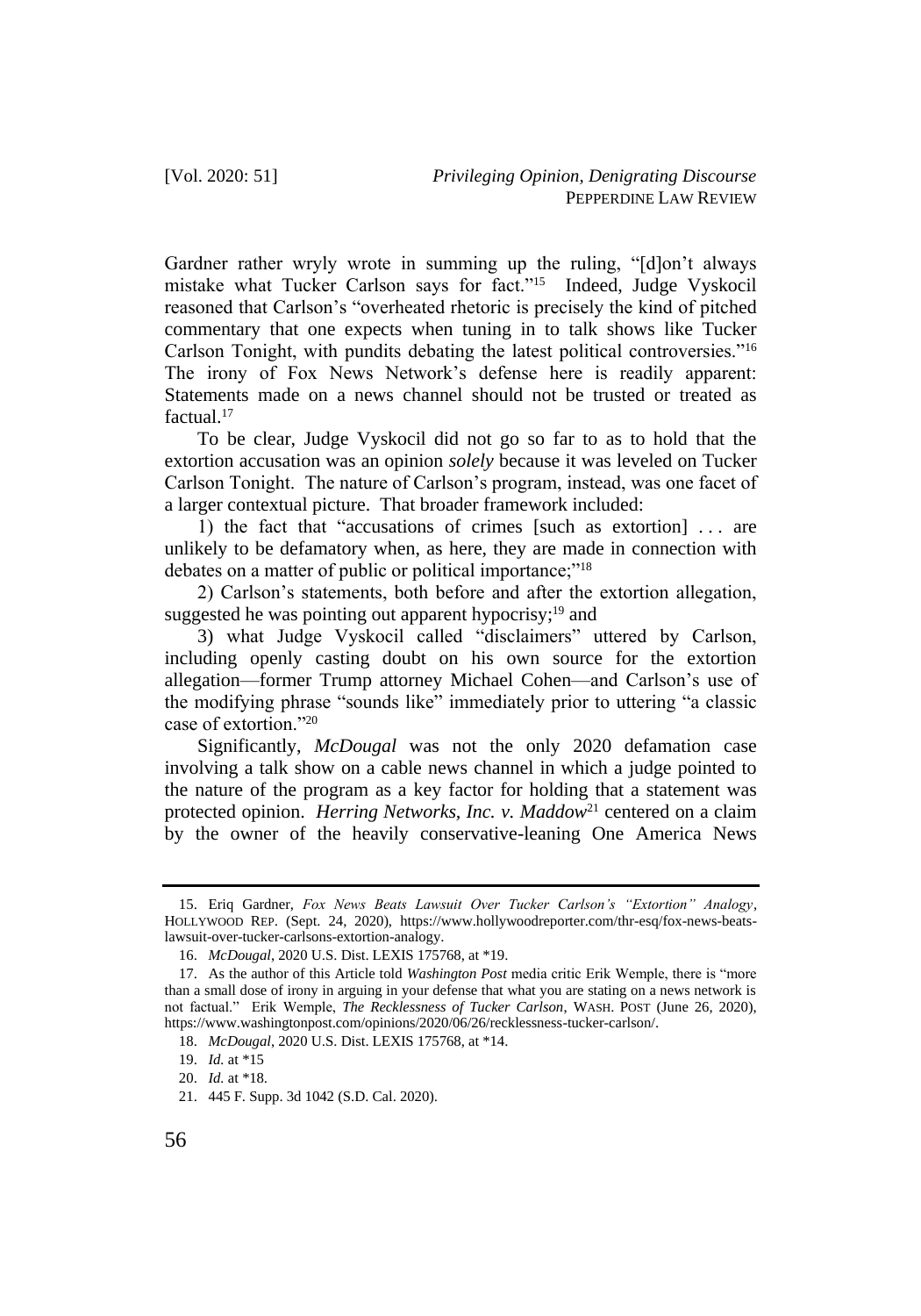Network ("OAN") against MSNBC talk-show host Rachel Maddow.<sup>22</sup> During a July 2019 segment of The Rachel Maddow Show, the eponymous host asserted that OAN is "the most obsequiously pro-Trump right wing news outlet in America [and] really literally is paid Russian propaganda."<sup>23</sup> United States District Judge Cynthia Bashant concluded that the "really literally is paid Russian propaganda" assertion was protected opinion and she dismissed the complaint.<sup>24</sup>

In reaching that determination, she addressed several variables, including the forum of the The Rachel Maddow Show. $25$  The judge noted that while viewers of news channels want facts, "Maddow made the allegedly defamatory statement on her own talk show news segment where she is invited and encouraged to share her opinions with her viewers."<sup>26</sup> In brief, Judge Bashant drew a pivotal boundary separating a newscast from a news talk show, with the former providing a venue where one expects facts and the latter offering a location where one anticipates opinions.<sup>27</sup> The "medium" of a news talk show, to use Judge Bashant's term, thus made "it more likely that a reasonable viewer would not conclude that the contested statement implies an assertion of objective fact."<sup>28</sup> That holding is not surprising, particularly given that Maddow delivers remarks on her show in a format that one media critic calls "sarcasm news," replete with "ironic Maddowian intonations."<sup>29</sup> The case is now on appeal to the U.S. Court of Appeals for the Ninth Circuit, with an attorney for Herring Networks

<sup>22.</sup> *See* Erik Wemple, *Vanity Fair 'Updates' Story About Donald Trump Jr., OAN*, WASH. POST (May 9, 2020), https://www.washingtonpost.com/opinions/2020/05/09/vanity-fair-updates-storyabout-donald-trump-jr-oan/ (contending that OAN "takes a back seat to no one—not even Fox News's 'Hannity'—when it comes to jaw-dropping innovations in pro-Trump news coverage").

<sup>23.</sup> *Herring Networks*, 445 F. Supp. 3d at 1046.

<sup>24.</sup> *Id.* at 1054.

<sup>25.</sup> In addition to addressing the forum of the *The Rachel Maddow Show*, the court also considered: 1) the nature of the entire segment in which Maddow made her allegedly defamatory remarks, and 2) the specific context of the "language surrounding the allegedly defamatory statement" by Maddow, including the fact that Maddow was openly drawing much of her views from a *Daily Beast* article that described how a reporter for OAN was also being paid for her work with a Russian propaganda outlet called Sputnik. *Id.* at 1051–53.

<sup>26.</sup> *Id.* at 1049.

<sup>27.</sup> *See id.* at 1050 (opining that "Maddow's show is different than a typical news segment where anchors inform viewers about the daily news. The point of Maddow's show is for her to provide the news but also to offer her opinions as to that news").

<sup>28.</sup> *Id.*

<sup>29.</sup> Alissa Quart, *The Sarcastic Times*, COLUM. JOURNALISM REV. (Mar./Apr. 2009), https://archives.cjr.org/essay/the\_sarcastic\_times.php?page=all.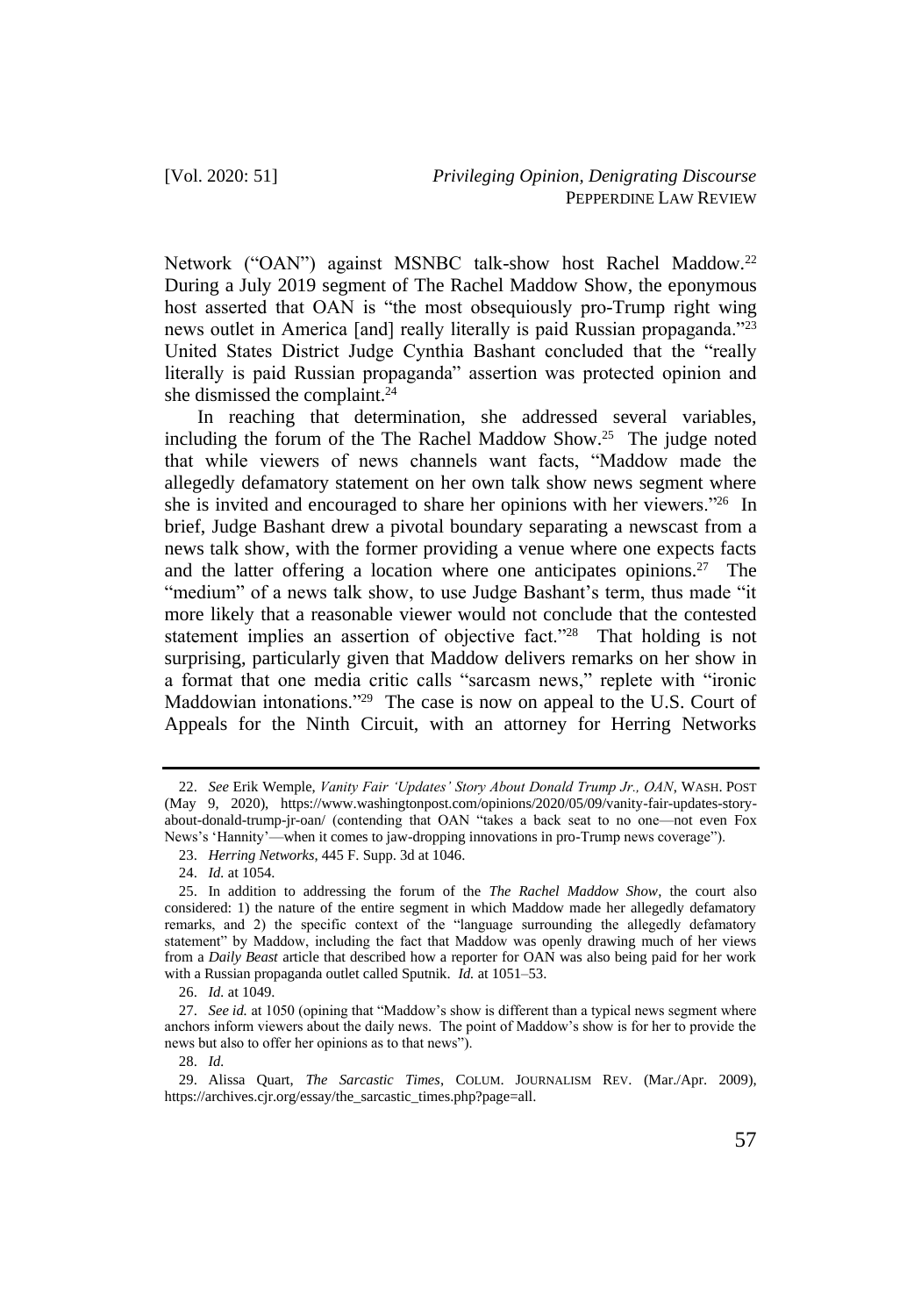contending that "[t]he words—'that OAN is really literally paid Russian propaganda'—do not convey an opinion. This is a blatant defamatory falsehood."<sup>30</sup>

This Article initially explains in Part II how the decisions in both *McDougal* and *Herring Networks*: 1) fully comport with the principle that opinions about politics and matters of public concern are privileged in First Amendment<sup>31</sup> jurisprudence, and 2) square with the notion that context is key when determining if a statement is one of fact or opinion.<sup>32</sup> Part III then argues that despite such congruency with extant legal principles, *McDougal* and *Herring Networks* unfortunately foster a communicative environment on news talk shows that encourages—maybe even values—"overheated rhetoric,"<sup>33</sup> "exaggeration"<sup>34</sup> and "colorful commentary"<sup>35</sup> by transforming those communicative characteristics into a key facet of an opinion defense against defamation lawsuits targeting comments by the hosts of such programs.<sup>36</sup> In other words, just as courts today in defamation cases hold that audiences should expect opinions and hyperbole when speech is conveyed in online social media fora, $37$  so too should the viewers of

35. *Id.*

36. *See infra* Part III.

<sup>30.</sup> Press Release, Herring Networks, Inc., *One America News Elevates \$10 Million Defamation Lawsuit Against Rachel Maddow and MSNBC to Ninth Circuit*, OAN (June 3, 2020), https://www.oann.com/one-america-news-elevates-10-million-defamation-lawsuit-against-rachelmaddow-and-msnbc-to-ninth-circuit/ (emphasis omitted). *See* Appellant's Opening Brief at 29, Herring Networks, Inc. v. Maddow, No. 20-55579 (9th Cir. Oct. 12, 2020) ("Maddow's show is not mere political punditry.").

<sup>31.</sup> The First Amendment to the U.S. Constitution provides, in relevant part, that "Congress shall make no law . . . abridging the freedom of speech, or of the press." U.S. CONST. amend. I. The Free Speech and Free Press Clauses were incorporated ninety-five years ago through the Fourteenth Amendment Due Process Clause as fundamental liberties applicable for governing the actions of state and local government entities and officials. *See* Gitlow v. New York, 268 U.S. 652, 666 (1925) (finding "that freedom of speech and of the press—which are protected by the First Amendment from abridgment by Congress—are among the fundamental personal rights and 'liberties' protected by the due process clause of the Fourteenth Amendment from impairment by the States").

<sup>32.</sup> *See infra* Part II.

<sup>33.</sup> McDougal v. Fox News Network, LLC, 2020 U.S. Dist. LEXIS 175768, \*19 (S.D.N.Y. Sept. 24, 2020).

<sup>34.</sup> Herring Networks, Inc. v. Maddow, 445 F. Supp. 3d 1042, 1050 (S.D. Cal. 2020).

<sup>37.</sup> *See* Ganske v. Mensch, 2020 U.S. Dist. LEXIS 151152, at \*12–13 (S.D.N.Y. Aug. 20, 2020) (noting that "[i]n analyzing the unique context of statements made on Internet fora, courts have emphasized the generally informal and unedited nature of these communications," and adding that "the fact that Defendant's allegedly defamatory statement that Plaintiff's tweet was 'xenophobic' . . . appeared on Twitter conveys a strong signal to a reasonable reader that this was Defendant's opinion"); Jacobus v. Trump, 51 N.Y.S.3d 330, 339 (N.Y. Sup. Ct. 2017) (addressing the influence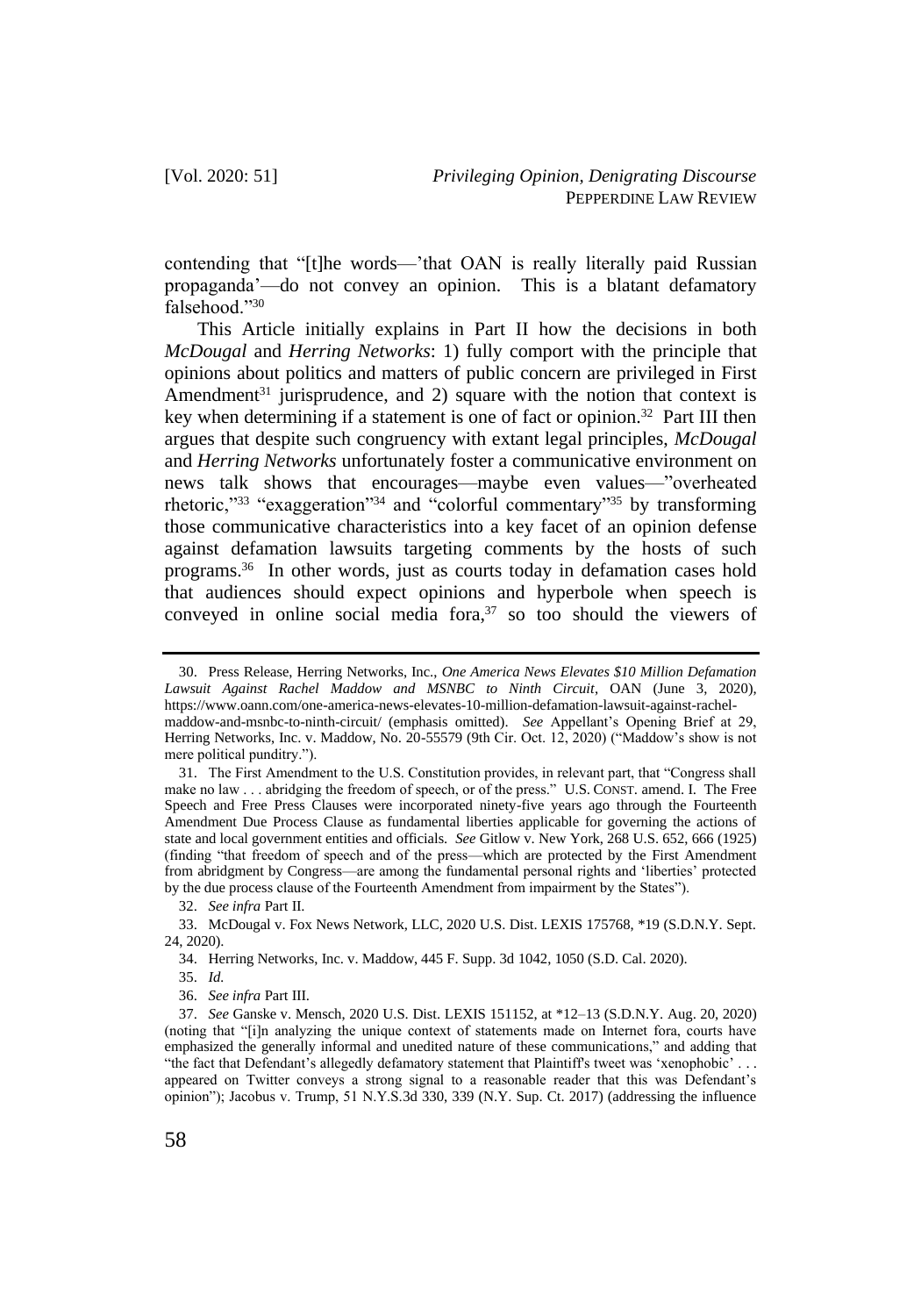television news talk shows—as a genre of programming—expect hyperbole, thereby instantiating into defamation law the underpinnings of a ready-made opinion defense. In short, it pays off in defamation law for news-oriented talk shows to routinely trade in over-the-top opinions and bombast rather than to develop a reputation for rational, even-handed debate regarding political issues where viewers expect fact-based assertions. Perhaps more provocatively, decisions such as *McDougal* and *Herring Networks* reward the likes of Fox News and MSNBC for transforming news talk shows into infotainment spectacles.<sup>38</sup> Part IV concludes by calling on courts to consider the nature of specific news talk shows on a program-by-program basis in defamation lawsuits rather than continue to flesh out a nascent, genre-based presumption that news talk shows as a whole trade in protected opinions.<sup>39</sup>

### II. THE VALUE OF POLITICAL OPINIONS IN FIRST AMENDMENT LAW AND THE ROLE OF CONTEXT IN THE FACT-VERSUS-OPINION DICHOTOMY

This Part has two sections. Section A provides a primer on the high value placed on opinions about political issues and matters of public concern in First Amendment jurisprudence. Section B then addresses the pivotal role that context plays in sorting out whether an allegedly defamatory assertion is an actionable fact or a protected opinion.

#### *A. The Primacy of Political Opinions Under the First Amendment*

In both *McDougal* and *Herring Networks*, federal district courts protected the ability of television news talk-show hosts to give their opinions on politically oriented issues.<sup>40</sup> In *McDougal*, the issue was whether a woman with whom President Trump allegedly had a year-long affair about a

of the internet as a medium of expression on whether courts consider statements conveyed on it to be fact or opinion); *see also* Lyrissa Barnett Lidsky & RonNell Andersen Jones, *Of Reasonable Readers and Unreasonable Speakers: Libel Law in a Networked World*, 23 VA. J. SOC. POL'Y & L. 155, 178 (2016) (observing that some libel opinions "explicitly reference the informal nature of social-media sites as a basis for branding allegedly libelous speech posted there as opinion").

<sup>38.</sup> *See* CLAY CALVERT, VOYEUR NATION: MEDIA, PRIVACY, AND PEERING IN MODERN CULTURE 103 (2000) (defining infotainment as "a bastardized hybrid of news and entertainment that panders to viewers' wants rather than attempting to meet their needs").

<sup>39.</sup> *See infra* Part IV.

<sup>40.</sup> *See* McDougal v. Fox News Network, LLC, 2020 U.S. Dist. LEXIS 175768, at \*27 (S.D.N.Y. Sept. 24, 2020); Herring Networks, Inc. v. Maddow, 445 F. Supp. 3d 1042, 1055 (S.D. Cal. 2020).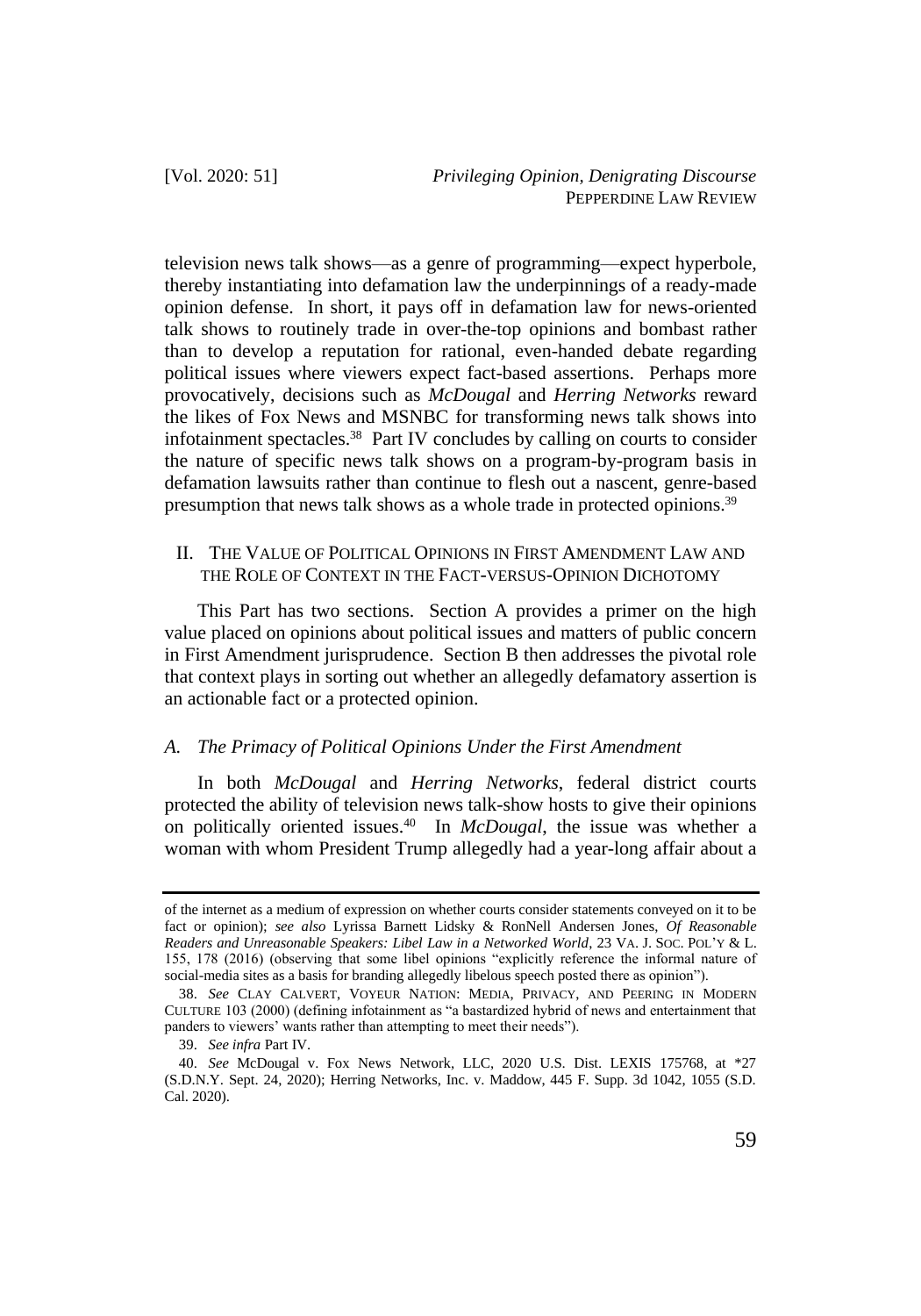decade before he became president had later tried to extort Trump in exchange for her silence about the matter.<sup>41</sup> In *Herring Networks*, the subject on which Rachel Maddow expressed her view was whether a news organization known for supporting President Trump was engaged in propaganda paid for by Russia.<sup>42</sup>

Protecting opinions on political matters is, in fact, deeply engrained in First Amendment jurisprudence, not just within the realm of defamation law.<sup>43</sup> Indeed, Professor Ashutosh Bhagwat contends that speech "advocating political opinions, no matter how objectionable . . . is clearly entitled to well-neigh absolute constitutional protection."<sup>44</sup> To wit, the U.S. Supreme Court has protected "Fuck the Draft" as an opinion regarding the merits of conscription and the war in Vietnam.<sup>45</sup> Similarly, it has safeguarded the right to burn the flag of the United States of American to express an opinion opposing the renomination of Ronald Reagan by the Republican Party in 1984 for the position of the nation's president.<sup>46</sup>

When it comes to tort law, the Court has invoked the First Amendment to protect from liability members of the Westboro Baptist Church who expressed their opinions about "the political and moral conduct of the United States and its citizens, the fate of our Nation, homosexuality in the military, and scandals involving the Catholic clergy."<sup>47</sup> Similarly, the Court protected Hustler Magazine's ability to express its opinion in a fictional ad parody that the Reverend Jerry Falwell was a hypocrite.<sup>48</sup> Importantly, Falwell was more than just a religious leader; he was "active as a commentator on

<sup>41.</sup> *See* 2020 U.S. Dist. LEXIS 175768, at \*1 ("Specifically, Ms. McDougal alleges that the host of the show, Tucker Carlson, accused her of extorting now-President Donald J. Trump out of approximately \$150,000 in exchange for her silence about an alleged affair between Ms. McDougal and President Trump.").

<sup>42.</sup> 445 F. Supp. 3d at 1046.

<sup>43.</sup> *See* Philip Hamburger, *Getting Permission*, 101 NW. U. L. REV. 405, 482 (2007) ("It has become commonplace to assume that the First Amendment primarily protects political opinion."); Nancy A. Millich, *Compassion Fatigue and the First Amendment: Are the Homeless Constitutional Castaways?*, 27 U.C. DAVIS L. REV. 225, 276 (1994) ("First Amendment protection is at its strongest when government seeks to regulate expression of political opinions.").

<sup>44.</sup> Ashutosh Bhagwat, *Details: Specific Facts and the First Amendment*, 86 S. CAL. L. REV. 1, 60 (2012).

<sup>45.</sup> Cohen v. California, 403 U.S. 15, 16 (1971).

<sup>46.</sup> Texas v. Johnson, 491 U.S. 397, 406 (1989).

<sup>47.</sup> Snyder v. Phelps, 562 U.S. 443, 454 (2011).

<sup>48.</sup> Hustler Magazine v. Falwell, 485 U.S. 46, 48 (1988).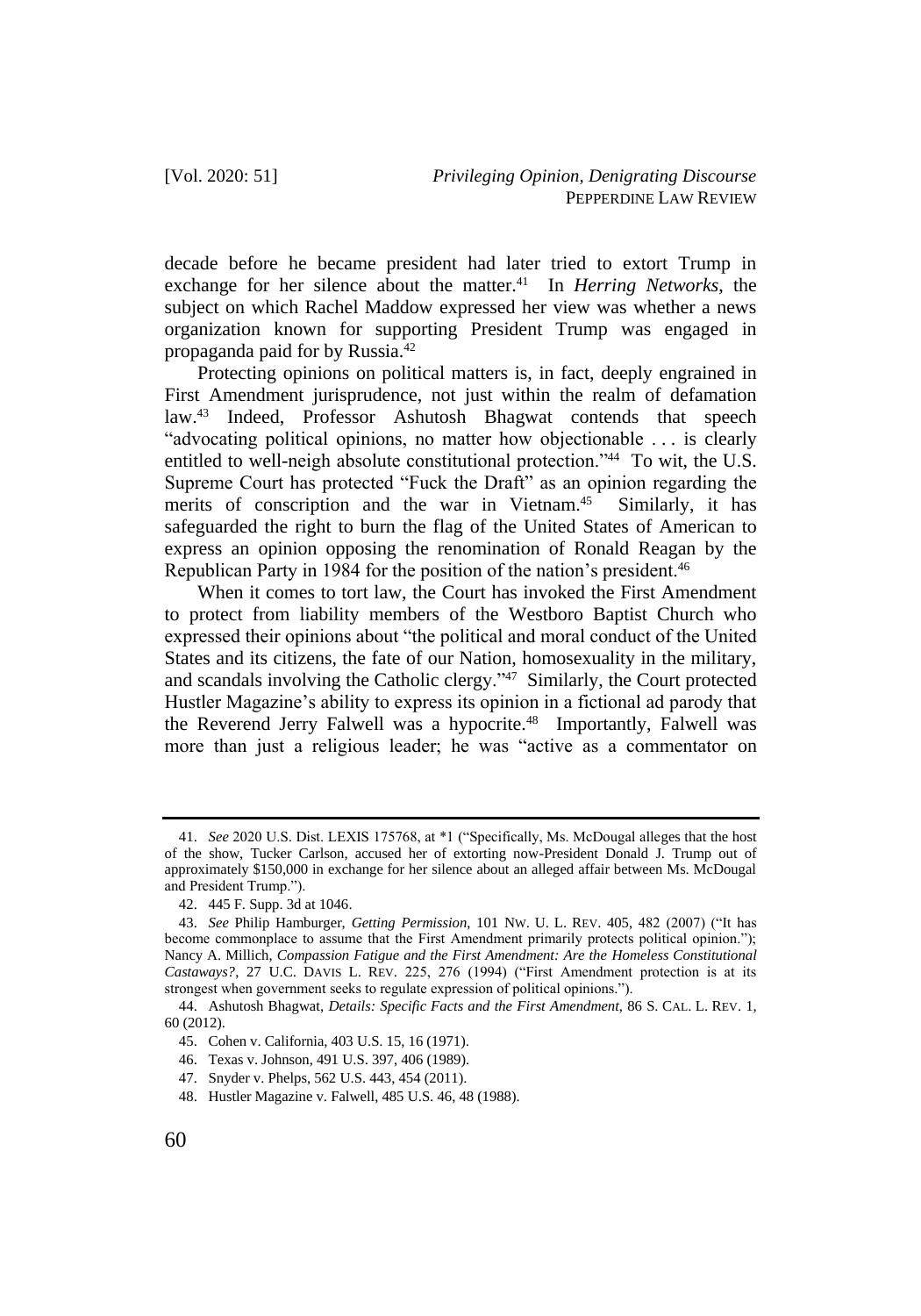politics and public affairs,"<sup>49</sup> thus rendering the ability to issue opinions critical of him even more imperative. Indeed, in ruling in favor of Hustler Magazine and its publisher, Larry Flynt, the Court stressed "the fundamental importance of the free flow of ideas and opinions on matters of public interest and concern" under the First Amendment.<sup>50</sup> This taps into the Court's observation in the defamation case of *Gertz v. Robert Welch, Inc.*, that the proper remedy for opinions with which one disagrees is not to be found in a court of law, but rather by voicing competing opinions in the metaphorical marketplace of ideas.<sup>51</sup>

Indeed, in the defamation case of *Milkovich v. Lorain Journal Co.*, the Court clarified that "a statement of opinion relating to matters of public concern which does not contain a provably false factual connotation will receive full constitutional protection."<sup>52</sup> The Court in *Milkovich* added that requiring defamation plaintiffs to prove that a message states actual facts about them assures "that public debate will not suffer for lack of 'imaginative expression' or the 'rhetorical hyperbole' which has traditionally added much to the discourse of our Nation."<sup>53</sup> In delivering the Court's opinion, Chief Justice William Rehnquist noted that the use of "loose, figurative, or hyperbolic language"<sup>54</sup> would tend to negate that an allegation of criminal activity was to be taken as a factual assertation.

In short, to the extent that the courts in both *McDougal* and *Herring Networks* protected opinions relating to matters of political and public concern, the decisions fall neatly in line with a long tradition of safeguarding such viewpoints under the First Amendment. As the next section indicates, those rulings also are in accord with judicial precedent that takes into account context—including the journalistic context of where a story appears or is broadcast—in determining if a statement should be deemed factual or opinionated.

53. *Id.*

<sup>49.</sup> *Id.* at 47.

<sup>50.</sup> *Id.* at 50.

<sup>51.</sup> 418 U.S. 323, 339–40 (1974) ("Under the First Amendment there is no such thing as a false idea. However pernicious an opinion may seem, we depend for its correction not on the conscience of judges and juries but on the competition of other ideas."); *see also* RODNEY A. SMOLLA, FREE SPEECH IN AN OPEN SOCIETY 6 (1992) ("The 'marketplace of ideas' is perhaps the most powerful metaphor in the free speech tradition.").

<sup>52.</sup> 497 U.S. 1, 20 (1990).

<sup>54.</sup> *Id.* at 21.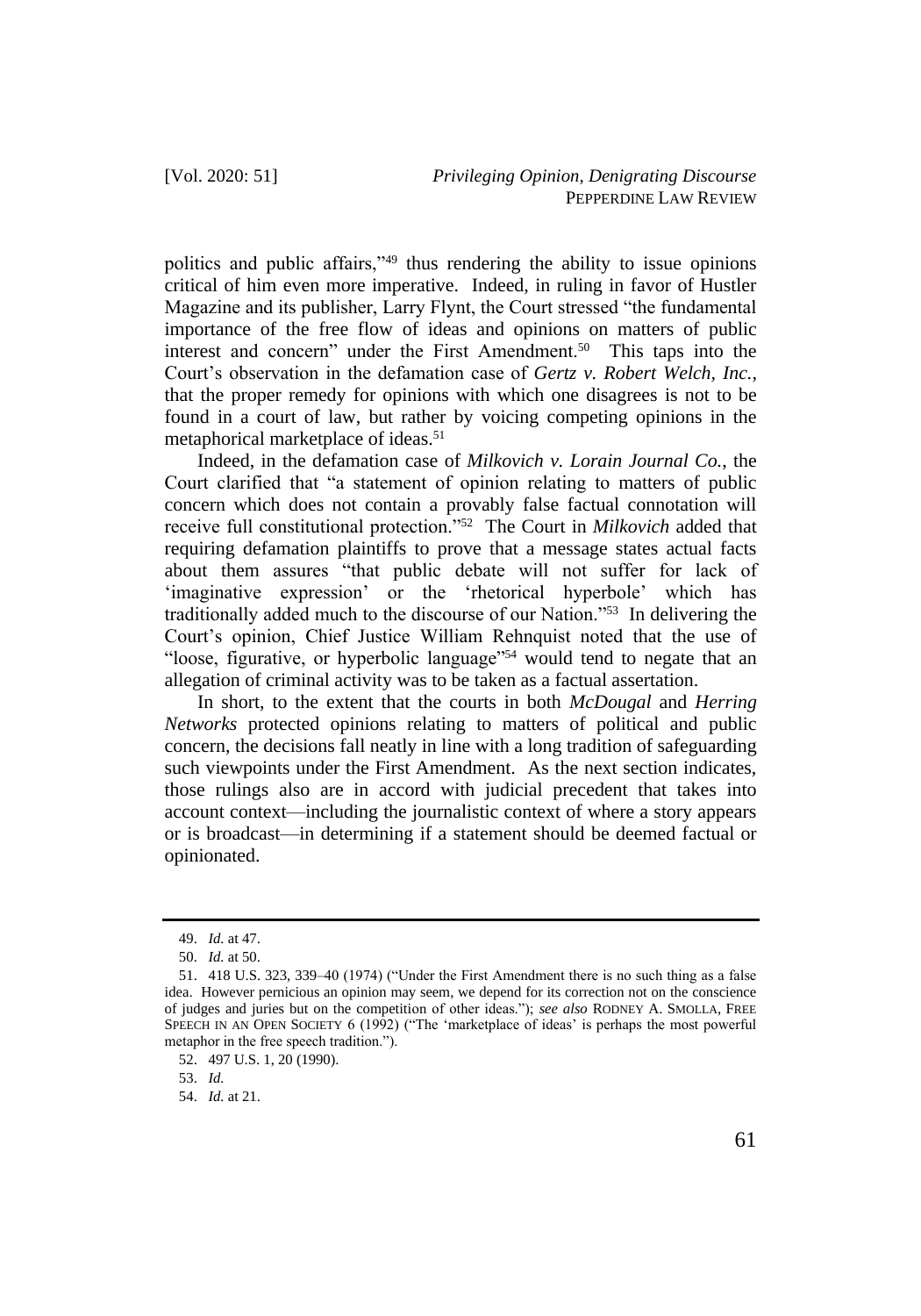#### *B. Journalistic Context in Libel Law*

In distinguishing facts from opinions, lower courts today often consider multiple factors, including the journalistic or media context in which a statement is uttered or appears.<sup>55</sup> Consider, for example, the state libel laws of New York and Arizona, both of which U.S. District Judge Mary Kay Vyskocil deemed relevant in *McDougal*. 56 New York's highest appellate court has ruled that, among other factors, "either the full context of the communication in which the statement appears or the broader social context and surrounding circumstances are" relevant in the fact-versus-opinion inquiry.<sup>57</sup>

Under this factor, courts examine "the over-all context in which the assertions were made," including "the nature of the particular forum" in which a statement appeared or was published.<sup>58</sup> For example, "a letter to the editor of a professional journal [is] a medium that is typically regarded by the public as a vehicle for the expression of individual opinion."<sup>59</sup> Similarly, New York's highest appellate court has observed that a newspaper's

Op Ed page is a forum traditionally reserved for the airing of ideas on matters of public concern. Indeed, the common expectation is that the columns and articles published on a newspaper's Op Ed sections will represent the viewpoints of their authors and, as such, contain considerable hyperbole, speculation, diversified forms of expression and opinion.<sup>60</sup>

Such journalistic context standing alone, however, does not necessarily dictate whether a statement will be characterized as fact or opinion. As the New York Court of Appeals put it, "an article's appearance in the sections of

<sup>55.</sup> *See* Sack, *supra* note 4, at § 4:3.1, at 4–33 to 4–34 (noting that "[a] letter to the editor, . . . an editorial or op-ed column or broadcast, a cartoon, a critical parody or satire of a public person, a sports column, criticism on a radio talk show, or a critical review are ordinarily not actionable") (internal citations omitted).

<sup>56.</sup> *See* McDougal v. Fox News Network, LLC, 2020 U.S. Dist. LEXIS 175768, at \*9 (S.D.N.Y. Sept. 24, 2020) ("The Court will not conduct a full choice of law analysis here . . . because . . . the two potential sources of law—New York and Arizona—are identical on all relevant points and because Defendant's constitutional defenses may apply regardless of which state's law governs.").

<sup>57.</sup> Mann v. Abel, 885 N.E.2d 884, 886 (N.Y. 2008).

<sup>58.</sup> Brian v. Richardson, 660 N.E.2d 1126, 1130 (N.Y. 1995).

<sup>59.</sup> *Id.*

<sup>60.</sup> *Id.*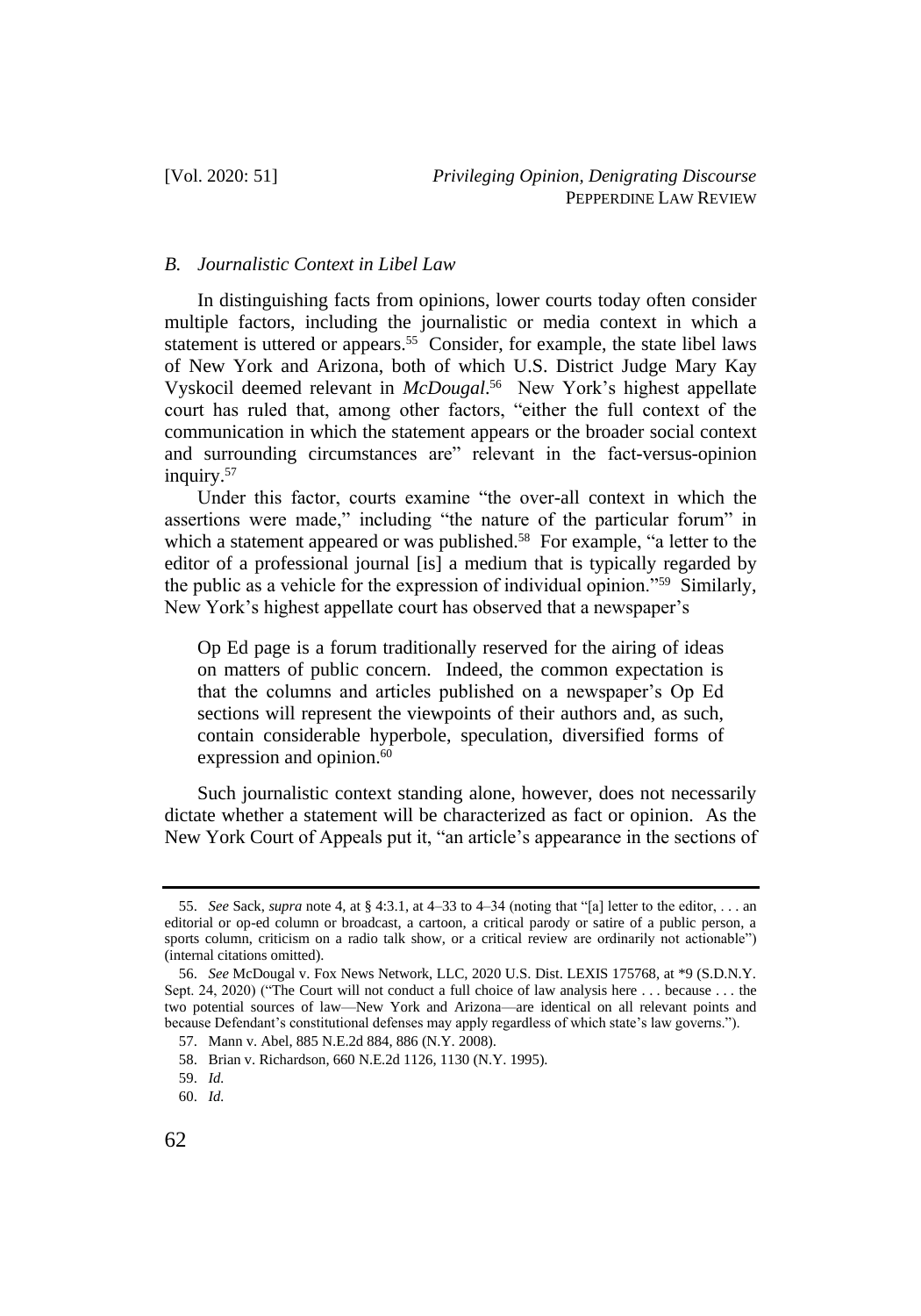a newspaper that are usually dedicated to opinion does not automatically insulate the author from liability for defamation."<sup>61</sup> The specific journalistic forum thus simply provides a helpful—not determinative—metric or variable in the fact-versus-opinion analysis.<sup>62</sup>

Of particular relevance for this Article is the ruling of a New York trial court in *Huggins v. Povitch*. 63 It pivoted on allegedly defamatory remarks made by a guest named Melba Moore on The Maury Povich Show, a syndicated television talk show.<sup>64</sup> In applying New York law, Justice Beverly S. Cohen observed that "when . . . statements by their context, form and purpose indicate that they are opinions and not assertions of fact, a libel action cannot be maintained."<sup>65</sup> In separating facts from opinions, Justice Cohen wrote that "the contextual approach long taken by New York" includes examining "the nature of the particular forum" in which the statements were made.<sup>66</sup> Here, she focused both on the nature of talk shows generally and, more specifically, on The Maury Povich Show.<sup>67</sup>

"The talk show format provides a forum for debate of public issues and the expression of opinion," Justice Cohen reasoned, adding that it involves "give and take" between the host and the interviewees. <sup>68</sup> More specifically regarding The Maury Povich Show, Justice Cohen found that it "generally focuses upon current controversial topics of interest and debate by presenting invited guests with relevant backgrounds to share their experiences, observations and opinions with members of the studio audience."<sup>69</sup> When viewed collectively along with other variables,<sup>70</sup> the nature of talk shows and The Maury Povich Show factored into Justice

<sup>61.</sup> *Id.*

<sup>62.</sup> *See id.* (noting "that the forum in which a statement has been made, as well as the other surrounding circumstances comprising the 'broader social setting,' are only useful gauges for determining whether a reasonable reader or listener would understand the complained-of assertions as opinion or statements of fact").

<sup>63.</sup> 1996 WL 515498 (N.Y. Sup. Ct. Apr. 19, 1996).

<sup>64.</sup> *Id.* at \*1.

<sup>65.</sup> *Id.* at \*6.

<sup>66.</sup> *Id.*

<sup>67.</sup> *Id.* at \*7.

<sup>68.</sup> *Id.*

<sup>69.</sup> *Id.*

<sup>70.</sup> Among other contextual factors that were relevant for Justice Cohen on the fact-versusopinion issue were the specific topic under discussion—namely, a "bitter divorce"—and the fact that Povich and other guests repeatedly stated that the guest who uttered the allegedly defamatory remarks was rendering "her own personal views" about the divorce in question. *Id.*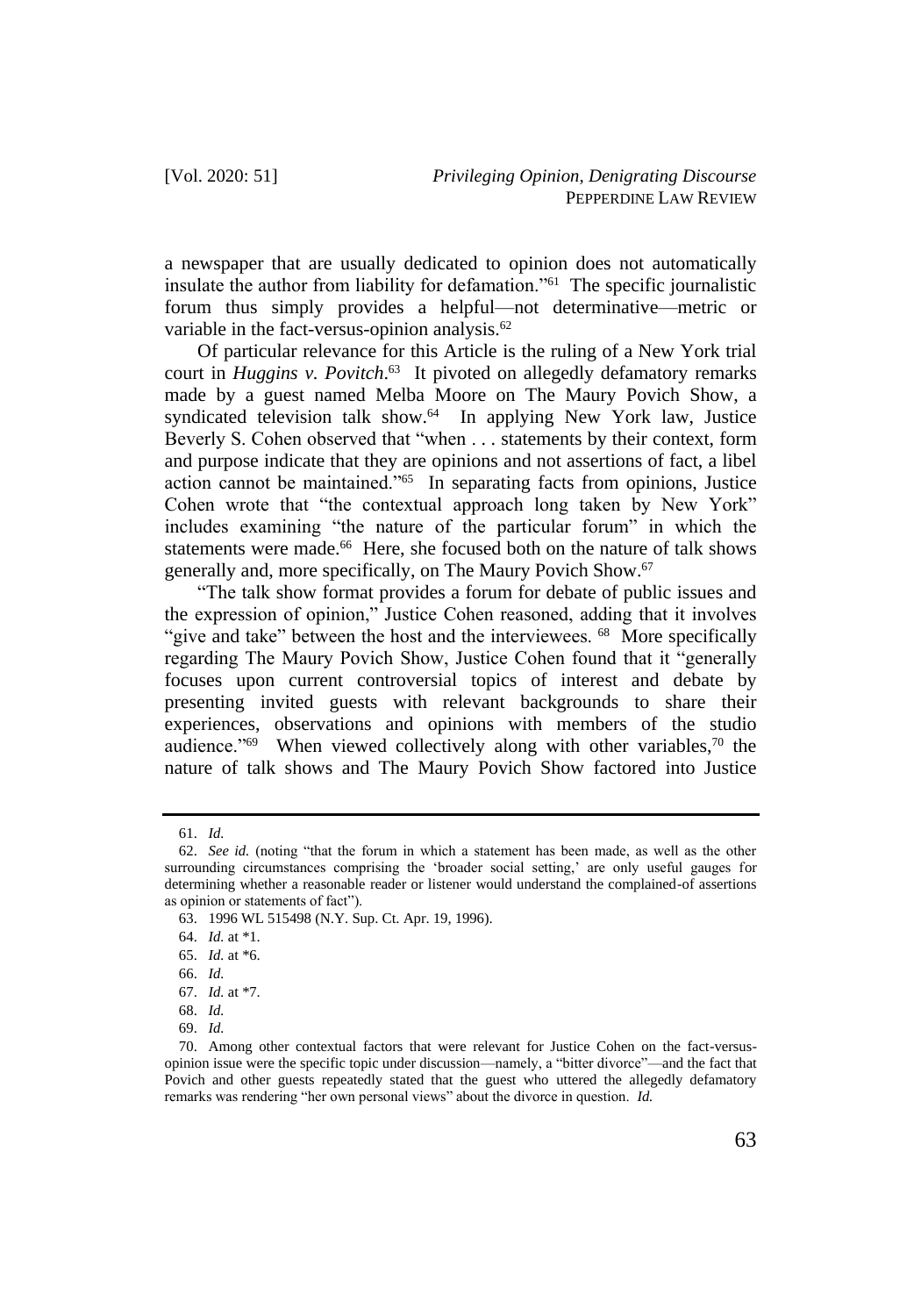Cohen's conclusion that it would be "obvious to the viewer that hotly contested matters are about to be discussed and that Moore's remarks are likely to reflect a certain personal bias that should not be taken as objective  $fact.$ <sup>5,71</sup>

Another defamation case, albeit one applying California law rather than New York's principles, in which a court examined the nature of a talk show is *Condit v. Dunne*. 72 There, United States District Judge Peter Leisure considered the syndicated radio program The Laura Ingraham Show.<sup>73</sup> He did so when sorting out whether allegedly defamatory comments made on the show by author-defendant Dominick Dunne about U.S. Congressman Gary Condit regarding Condit's possible connection to the disappearance of Chandra Levy were ones of fact or opinion.<sup>74</sup> Dunne had argued that the forum of a radio talk show is one in which listeners recognize that guests "offer their views on the show rather than facts."<sup>75</sup> Judge Leisure acknowledged a distinction between talk shows and news publications.<sup>76</sup> He rather bluntly—and perhaps disparagingly toward Ingraham, were she to view herself as a truth spreader—opined, after reviewing the transcript of Ingraham's interview with Dunne, that "listeners seeking the facts likely do not tune in to 'The Laura Ingraham Show.'"<sup>77</sup> Yet, just as New York courts consider the journalistic context or media forum where a statement is made to be a useful but non-controlling factor on the fact-versus-opinion issue,<sup>78</sup> Judge Leisure held that Dunne was not immune from liability for defamation simply because his comments were made on Ingraham's show.<sup>79</sup> Indeed, the judge concluded that other factors suggesting that Dunne's comments would be taken literally by listeners were sufficient to override the opinion-

<sup>71.</sup> *Id.*

<sup>72.</sup> 317 F. Supp. 2d 344 (S.D.N.Y. 2004). The court debated between applying the law of California and the law of New York before ultimately concluding "that California has a more significant interest in the litigation than does New York, and accordingly [the court] applies California's defamation law." *Id.* at 355.

<sup>73.</sup> *Id.* at 348–50.

<sup>74.</sup> *Id.*

<sup>75.</sup> *Id.* at 362.

<sup>76.</sup> *Id.* at 362–63.

<sup>77.</sup> *Id.* at 363.

<sup>78.</sup> *Supra* notes 61–62 and accompanying text.

<sup>79.</sup> *See Condit*, 317 F. Supp. 2d at 363 ("Defendant, however, is not immunized from a defamation suit simply because he recited false accusations on a talk show as opposed to a news program.").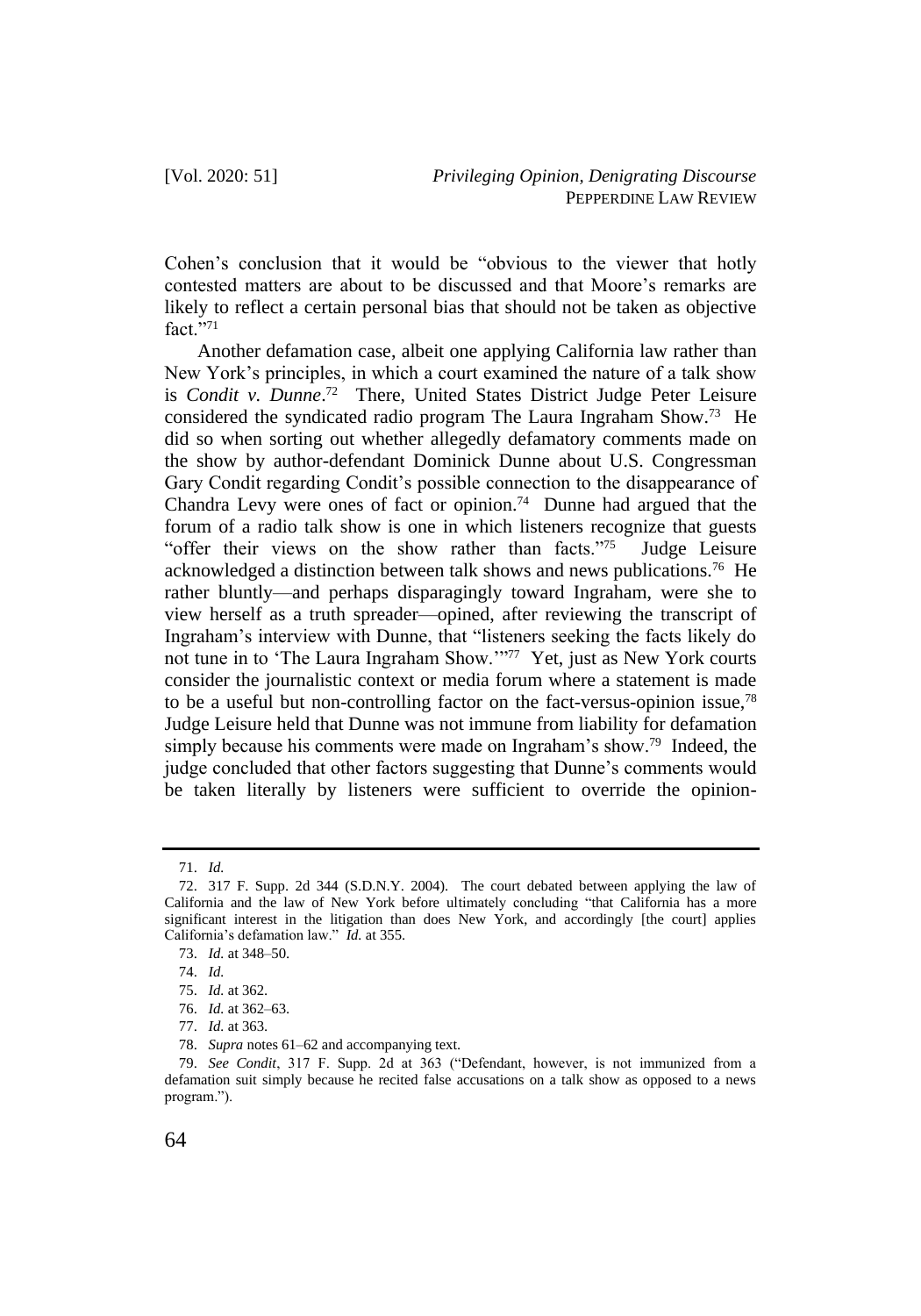oriented, talk-show context on which he made them.<sup>80</sup>

Although neither The Maury Povich Show in *Huggins* nor The Laura Ingraham Show in *Condit* was a cable news channel talk show, the cases nonetheless demonstrate that judicial consideration of the nature of a talkshow forum in cases such as *McDougal* and *Herring Networks* is not unusual. It is, instead, par for the judicial course when sussing out the difference between facts and opinions.

Significantly for battles such as those involving Tucker Carlson and Rachel Maddow, New York courts also consider as part of the journalistic forum analysis the reputation of the individual who delivers or reports the allegedly defamatory remarks. $81$  This, in other words, is where it seemingly pays off in spades—at least when it comes to defending against defamation claims—for a news talk-show host to garner a reputation for engaging in hyperbole, sarcasm and irony, not a straight-up delivery of facts and opinions. Cultivating such an on-air persona and even, perhaps, promoting it via advertisements and marketing might well spell the difference between a statement being protected as an expression of opinion rather than subject to liability as a factual assertion.

Arizona's law of defamation, which Judge Vyskocil in *McDougal* deemed "identical on all relevant points"<sup>82</sup> with that of New York, also considers "the *medium* and *context* in which the statement was published"83 in resolving the fact-versus-opinion issue. As the Arizona Court of Appeals wrote in 1999, "[s]tatements that can be interpreted as nothing more than rhetorical political invective, opinion, or hyperbole are protected speech."<sup>84</sup> In resolving whether allegedly defamatory remarks fall into one of those

<sup>80.</sup> *See id.* (asserting that "a reasonable listener, aware of the media frenzy and cognizant of the apparent nature of 'The Laura Ingraham Show,' nonetheless could interpret defendant's comments as assertions of fact, because the comments themselves set forth specific, detailed bases for the accusation that plaintiff was criminally involved in Ms. Levy's disappearance," and adding that "[w]hile the setting for defendant's comments would suggest that he merely voiced his opinion, the suggestion is overcome by the content of defendant's statements, because the statements can be interpreted as explicit republications of actual, detailed facts").

<sup>81.</sup> *See* Brian v. Richardson, 660 N.E.2d 1126, 1130 (N.Y. 1995) ("Finally, the identity, role and reputation of the author may be factors to the extent that they provide the reader with clues as to the article's import.").

<sup>82.</sup> McDougal v. Fox News Network, LLC, 2020 U.S. Dist. LEXIS 175768, at \*9 (S.D.N.Y. Sept. 24, 2020).

<sup>83.</sup> Sign Here Petitions LLC v. Chavez, 402 P.3d 457, 463 n.3 (Ariz. Ct. App. 2017) (emphasis in original). Arizona embraces the State of Washington's approach in this regard. *Id.*

<sup>84.</sup> Burns v. Davis, 993 P.2d 1119, 1129 (Ariz. Ct. App. 1999).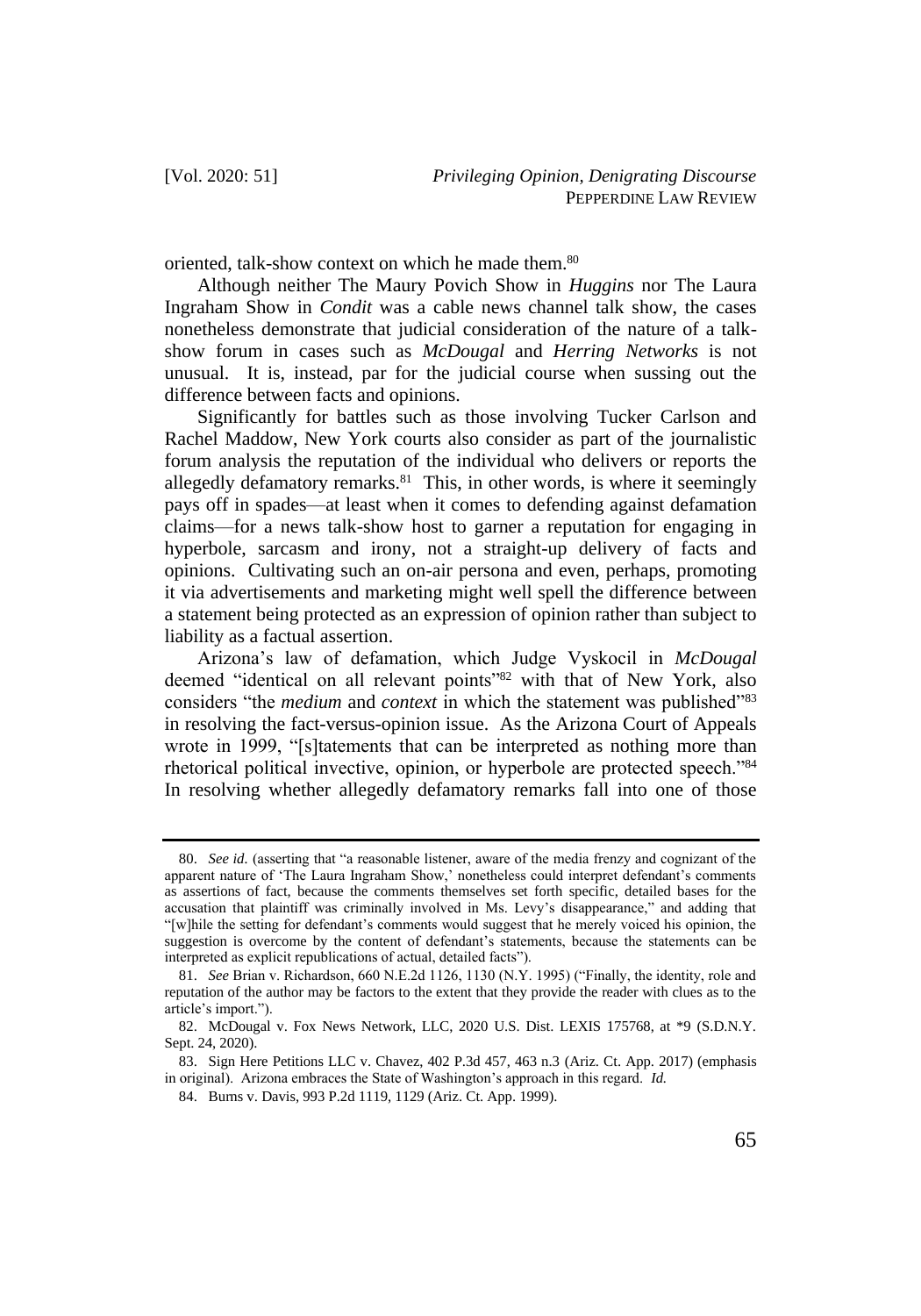safeguarded categories, the appellate court added that "consideration should be given to the context and all surrounding circumstances, including the impression created by the words used and the expression's general tenor."<sup>85</sup> In short, as in the Empire State, context—including the particular medium on which speech is conveyed—is part and parcel of the fact-versus-opinion analysis in Arizona.

This Part illustrated that the decisions in *McDougal* and *Herring Networks*: 1) comport with a long First Amendment tradition of safeguarding political opinions, and 2) are in accord with typical judicial consideration in defamation cases of the journalistic or media context in which a statement appears or is broadcast when resolving whether it is one of fact or opinion. The next Part, however, argues that both decisions facilitate the denigration of discourse on news talk shows by incentivizing hosts such as Tucker Carlson and Rachel Maddow to engage in constant hyperbole and exaggeration in order to better defend against defamation lawsuits.

## III. THE DETERIORATION OF POLITICAL DISCOURSE: AN UNSEEMLY FLIPSIDE OF THE FREE SPEECH VICTORIES IN MCDOUGAL AND HERRING **NETWORKS**

Among the time-honored core rationales for protecting free expression under the First Amendment is the facilitation of democratic selfgovernance.<sup>86</sup> Alexander Meiklejohn was, as one scholar notes, "perhaps the leading proponent of the self-government theory."<sup>87</sup> Meiklejohn maintained that the dual points of ultimate interest in safeguarding political speech are serving "the minds of the hearers"<sup>88</sup> and "the voting of wise decisions."<sup>89</sup> In other words, political discussion is essential to help citizens make informed choices<sup>90</sup>

<sup>85.</sup> *Id.*

<sup>86.</sup> *See* David S. Han, *Transparency in First Amendment Doctrine*, 65 EMORY L.J. 359, 360 (2015) (observing that one of "the foundational rationales for extending special protection to speech" is "its necessity as a means of effectuating democratic self-governance").

<sup>87.</sup> MATTHEW D. BUNKER, CRITIQUING FREE SPEECH: FIRST AMENDMENT THEORY AND THE CHALLENGE OF INTERDISCIPLINARITY 9 (2001).

<sup>88.</sup> ALEXANDER MEIKLEJOHN, FREE SPEECH AND ITS RELATION TO SELF-GOVERNMENT 25 (1948).

<sup>89.</sup> *Id.*

<sup>90.</sup> *See* LEE C. BOLLINGER, THE TOLERANT SOCIETY 46 (1986) (observing that for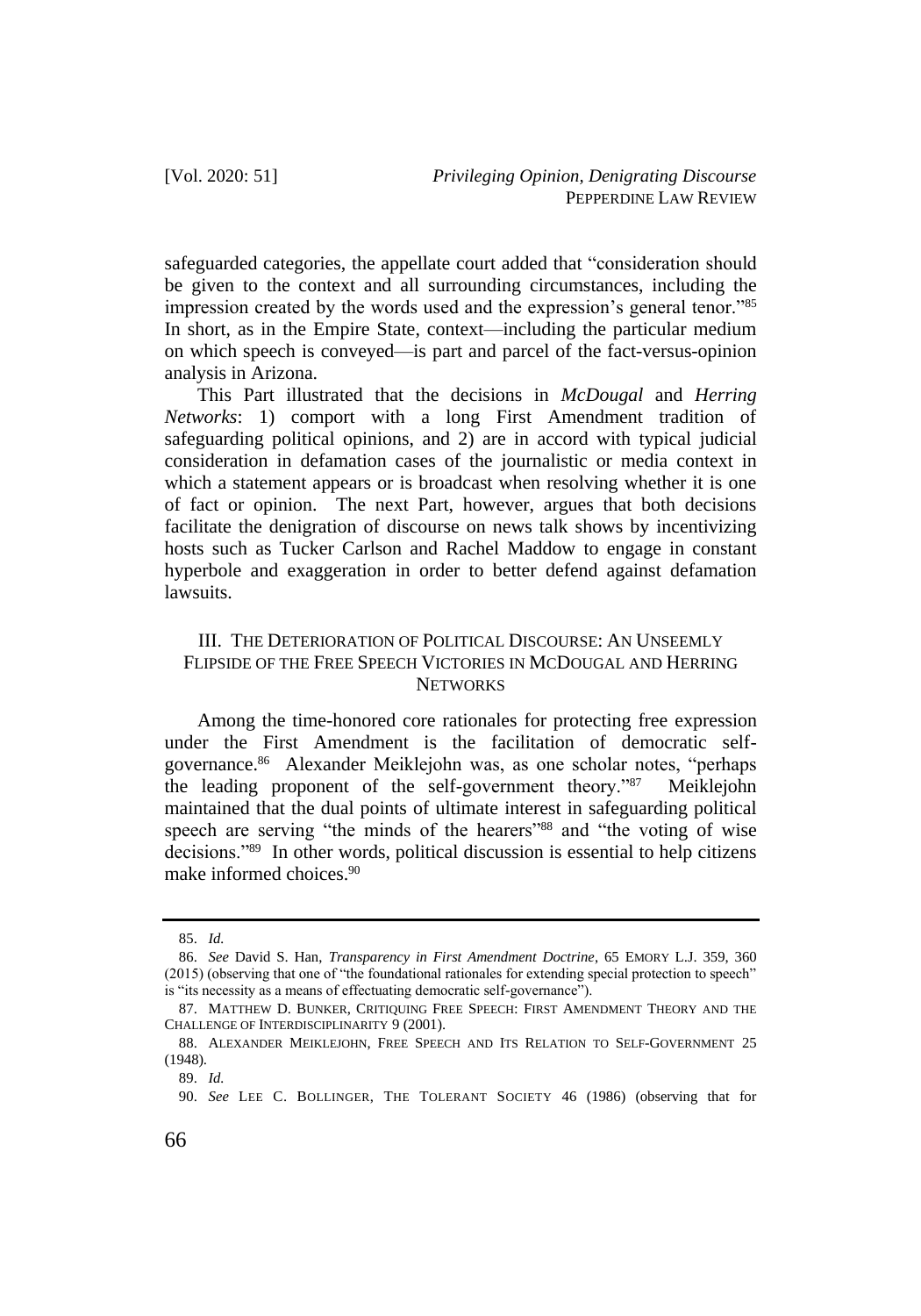Under this Meiklejohnian view, as former Yale Law School Dean Robert Post writes, "[t]he quality of public debate . . . is to be measured by its capacity to facilitate public decision-making."<sup>91</sup> Indeed, Meiklejohn used the metaphor of a traditional townhall meeting, where citizens come together to discuss public issues, to also suggest that a certain amount of order is needed to elevate the quality of this debate and to prevent a "dialectical freefor-all."<sup>92</sup> Today, television news talk shows are in some ways, as the author of this Article contended more than two decades ago, the modern equivalent of townhall meetings where matters of public concern are discussed and debated for all to watch.<sup>93</sup>

Decisions such as those in *McDougal* and *Herring Networks* carry the potential to erode the quality of political discourse by rewarding news talkshow hosts with an opinion defense, partly because the general tone and tenor of their programs is loaded with colorful commentary and features factual exaggeration, $94$  and, in so doing, potentially undermine wise and informed political decision-making. Certainly, viewers expect news talkshow hosts to offer their opinions on issues. That is a given. But it is quite another thing to build into the law a contextual presumption that seemingly

Meiklejohn, "the principle of free speech plays a practical role for a self-governing society, protecting discussion among the citizens so that they can best decide what to do about the issues brought before them for decision").

<sup>91.</sup> ROBERT C. POST, CONSTITUTIONAL DOMAINS: DEMOCRACY, COMMUNITY MANAGEMENT 271 (1995).

<sup>92.</sup> MEIKLEJOHN, *supra* note 88, at 23. He added that "[t]he First Amendment . . . is not the guardian of unregulated talkativeness." *Id.* at 25.

<sup>93.</sup> Clay Calvert, *Meiklejohn, Monica, & Mutilation of the Thinking Process*, 26 PEPP. L. REV. 37, 56 (1998) (asserting that "television news talk shows, call-in radio, and news websites are the modern-day equivalent of town meetings (even if the participants often are pundits or journalists themselves)" and adding that journalists, as the moderators of these virtual townhall meetings, "must exercise control, at the very least, because their voices at the metaphorical town meeting are certainly the loudest and most powerful due to their increased access to the means of mass communication for transmitting and propagating their views").

<sup>94.</sup> *See* Herring Networks Inc. v. Maddow, 445 F. Supp. 3d 1042, 1053 (S.D. Cal. 2020) (noting that "Maddow had inserted her own colorful commentary into and throughout the segment, laughing, expressing her dismay (i.e., saying 'I mean, what?') and calling the segment a 'sparkly story' and one we must 'take in stride,'" and adding that for Maddow "to exaggerate the facts and call OAN Russian propaganda was consistent with her tone up to that point, and the Court finds a reasonable viewer would not take the statement as factual given this context"); McDougal v. Fox News Network, LLC, 2020 U.S. Dist. LEXIS 175768, at \*17 (S.D.N.Y. Sept. 24, 2020) (finding that the "'general tenor' of [Carlson's] show should then inform a viewer that he is not 'stating actual facts' about the topics he discusses and is instead engaging in 'exaggeration' and 'non-literal commentary'").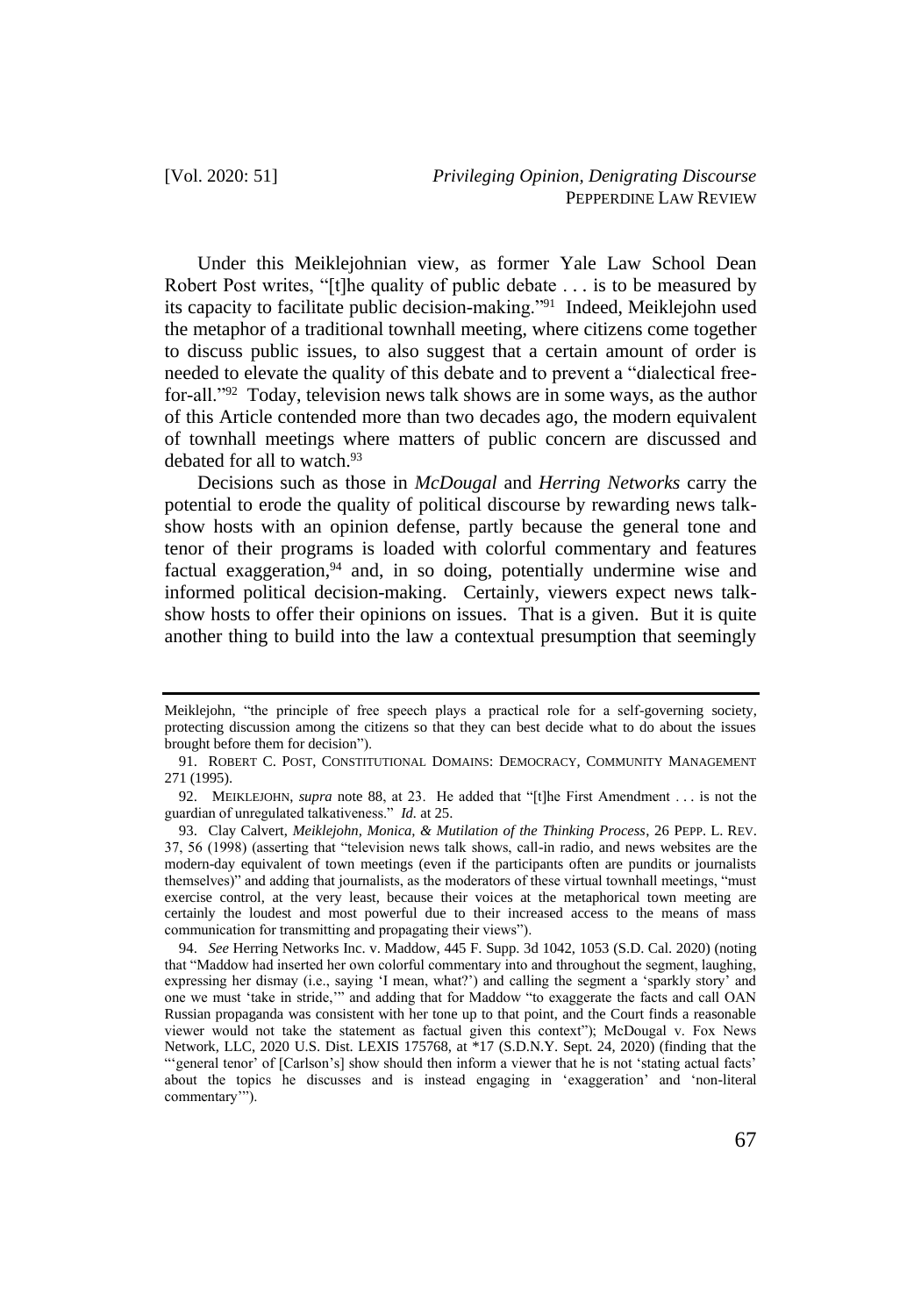factual assertions—"really literally is paid Russian propaganda"<sup>95</sup> and "a classic case of extortion"<sup>96</sup>—should be discounted to a large degree because they are uttered on a news talk show.

Judge Vyskocil in *McDougal* seemingly was edging her way toward embracing such a presumption. That was evident when she concluded that "overheated rhetoric is precisely the kind of pitched commentary that one expects when tuning in to talk shows like Tucker Carlson Tonight."<sup>97</sup> In other words, viewers expect hyperbole not just on Carlson's show, but also, as the judge wrote, on shows "like" it.<sup>98</sup>

Are the "minds of the hearers," to use Meiklejohn's fine phrase,<sup>99</sup> actually served in positive fashion by Carlson's "bloviating for his audience,"<sup>100</sup> as Judge Vyskocil suggested Carlson's statements might be characterized, when it comes to "the voting of wise decisions"?<sup>101</sup> That seems highly doubtful, but Carlson's approach for conducting a news talk show certainly seems to serve his ratings. *The New York Times* recently reported that "[i]n June and July [2020], Fox News was the highest-rated television channel in the prime-time hours of 8 to 11 p.m. Not just on cable. Not just among news networks. All of television."<sup>102</sup> Carlson's show airs during that window at  $8:00$  p.m. weekdays.<sup>103</sup>

Now, however, there's another fiscal benefit beyond advertisinggenerating ratings for the over-the-top tack of Carlson and his ilk, namely, a ready-made defense against defamation lawsuits that no one would believe that what such hosts state are factual assertions. In other words, there are two economic incentives for news talk shows to gravitate toward hyperbole and exaggeration: attracting higher ratings and defending against proplaintiff defamation verdicts. Carlson's and Maddow's shows may appear on cable news channels where one might reasonably expect to hear facts, but

<sup>95.</sup> *Herring Networks*, 445 F. Supp. 3d at 1046.

<sup>96.</sup> *McDougal*, 2020 U.S. Dist. LEXIS 175768, at \*5.

<sup>97.</sup> *Id.* at \*19.

<sup>98.</sup> *Id.*

<sup>99.</sup> MEIKLEJOHN, *supra* note 88, at 25.

<sup>100.</sup> *McDougal*, 2020 U.S. Dist. LEXIS 175768, at \*17.

<sup>101.</sup> MEIKLEJOHN, *supra* note 88, at 25.

<sup>102.</sup> Michael M. Grynbaum, *Boycotted. Criticized. But Fox News Leads the Pack in Prime Time*,

N.Y. TIMES (Aug. 9, 2020), https://www.nytimes.com/2020/08/09/business/media/fox-newsratings.html (emphasis in original).

<sup>103.</sup> *Tucker Carlson Tonight*, FOX NEWS CHANNEL, https://www.foxnews.com/shows/tuckercarlson-tonight (last visited Oct. 15, 2020).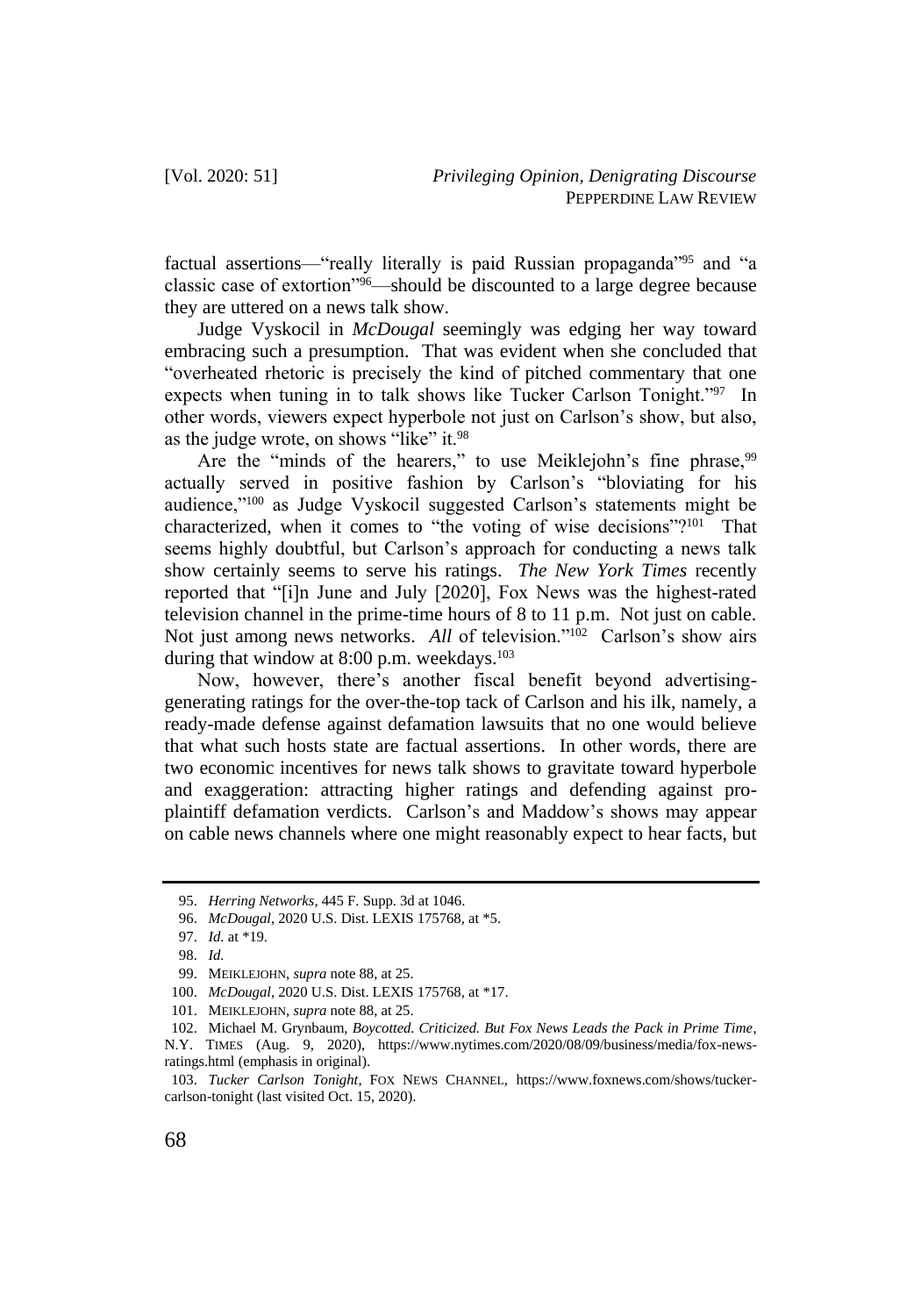the nature of how they conduct their programs lets viewers know not to expect them. In brief, the rulings in *McDougal* and *Herring Networks*, while safeguarding political opinions, incentivize a news talk-show environment that privileges bluster and fulmination over reason and rationality. It pays off—at least when it comes to defending against defamation lawsuits—for news talk shows to charge at full speed toward the issues and people they attack and do so with a verbal arsenal packed with exaggeration, hyperbole, and sarcasm.

#### IV. CONCLUSION

The U.S. Supreme Court famously observed more than fifty-five years ago in the seminal defamation case of *New York Times Co. v. Sullivan* that in the United States there is a "a profound national commitment to the principle that debate on public issues should be uninhibited, robust, and wideopen."<sup>104</sup> In ruling in favor of the talk-show hosts in both *McDougal* and *Herring Networks*, Judge Vyskocil and Judge Bashant certainly embraced that spirited ethos. Furthermore, as Part II pointed out, the judges' logic and reason are fully consistent with the long-standing notion that political opinions are privileged under the First Amendment and that the journalistic context or forum where speech is conveyed is relevant in determining if that speech should be regarded as fact or opinion.<sup>105</sup>

This Article, however, raised what might be considered an axiological question of whether, in promoting the value of robust and wide-open discourse on matters of political and public concern, decisions such as *McDougal* and *Herring Networks* denigrate the values of reasoned debate and an informed citizenry by encouraging hyperbole and exaggeration on television news talk shows. Certainly, neither judge ruled that solely because the allegedly defamatory comments were uttered on such shows meant that they necessarily should be treated as opinions. Each, however, made it clear that in taking a larger contextual approach when examining the fact-versus-opinion dichotomy, the news talk-show context represents an important contextual variable that militates toward a finding of opinion.<sup>106</sup> The more television news talk-show hosts engage in overheated rhetoric, exaggeration, and colorful commentary, the more likely this presumption is

<sup>104.</sup> New York Times Co. v. Sullivan, 376 U.S. 254, 270 (1964).

<sup>105.</sup> *Supra* Part II.

<sup>106.</sup> *See supra* notes 12–13, 16 and 26–27.